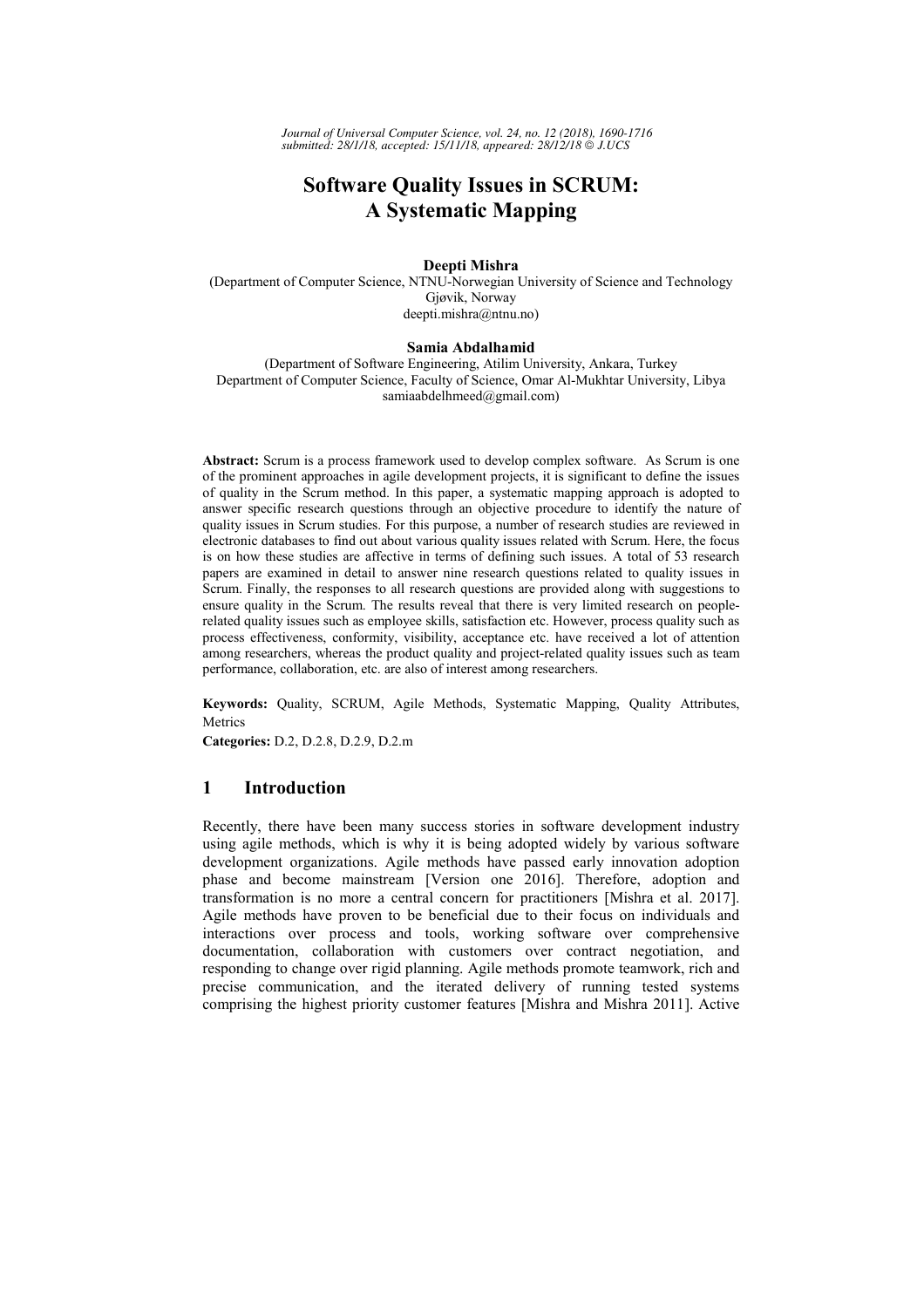participation of the user during development is one of the important principles of Agile methods [Mishra and Mishra 2010]. The Agile methodology has the ability to accept and efficiently manage change. It copes with unstable requirements by utilizing various techniques, out of which the most significant ones are: easy planning, short iteration, early release, and customer feedback. These attributes empower agile methods to release software within less time when compared to the waterfall approach [Ullah and Zaidi 2009]. Briefly, Agile approaches have many benefits, such as increasing productivity, expanding test coverage, improving quality, reducing time and costs, and higher customer satisfaction as some researchers suggest. Such benefits make the Agile approaches the first choice for developing any type of project [Serrador and Pinto 2015, Jeldi and Chavali 2013]. According to the 2012 CHAOS report from the Standish Group, Agile projects are three times more often successful than non-Agile projects [Chan 2013].

There are different agile methodologies, such as eXtreme Programming (XP), feature-driven development (FDD), dynamic systems development method (DSDM), Scrum and others. XP was the most popular method at first, but Scrum took over because it focuses on project management via Scrum master [Aamir and Khan 2017], and also due to its short development cycle as well as fast response time to change requests, it is now extensively used in the software development organizations [Aamir] and Khan 2017]. Scrum framework is formed by a basic arrangement of practices and rules based on the Agile Manifesto, which envelops transparency, adaptation, and inspection. The pulse of Scrum is the Sprint; a time-boxed period, which in general differs from 2 to 4 weeks, where the Scrum team has to build and deliver part of working software [Wan et al. 2013, Luz et al. 2009]. It is a process which permits the developers to concentrate on delivering the highest business value in a short time. To attain a common goal, the development team has to work as a unit as opposed to the traditional methods [Jeldi and Chavali 2013]. There are three basic roles in Scrum which are: 'product owner', 'Scrum Masters' and 'development team' [Lee 2012]. It is important to know the advantages of using Scrum while working on any project. For instance, customer satisfaction in the Scrum is ensured by optimizing a turnaround time and responsiveness to demands. In terms of the project schedule, the Scrum enables more controlled, speed, and adaptability to changes [Mahalakshmi and Sundararajan 2013]. In addition, it is one of the methods of choice used to handle complex software development projects by applying iterative and incremental practices [Aamir and Khan 2017].

The quality of software is the main focus of an organization in a project. The choice of development process has a profound effect on the software quality. Therefore, to build a high quality software, it is expected to develop it in the best ways [Ullah and Zaidi 2009]. It is also important to know that, as a software evolves due to functional and non-functional changes, it requires Quality Assurance (QA) of both the product and the process. Moreover, a basic supposition of quality management is that the nature of the improvement and the testing processes specifically influence the quality of the product [Fuggetta 2000, Cugola and Ghezzi 1998, Kitchenham and Pfleeger 1996]. Zhao et al. [2014] implemented the exit criteria methodology using Scrum to control the quality of the system during the entire duration of a sprint and stated that the product quality ought to be controlled through the entire process, from the plan to the examination, and it should evaluate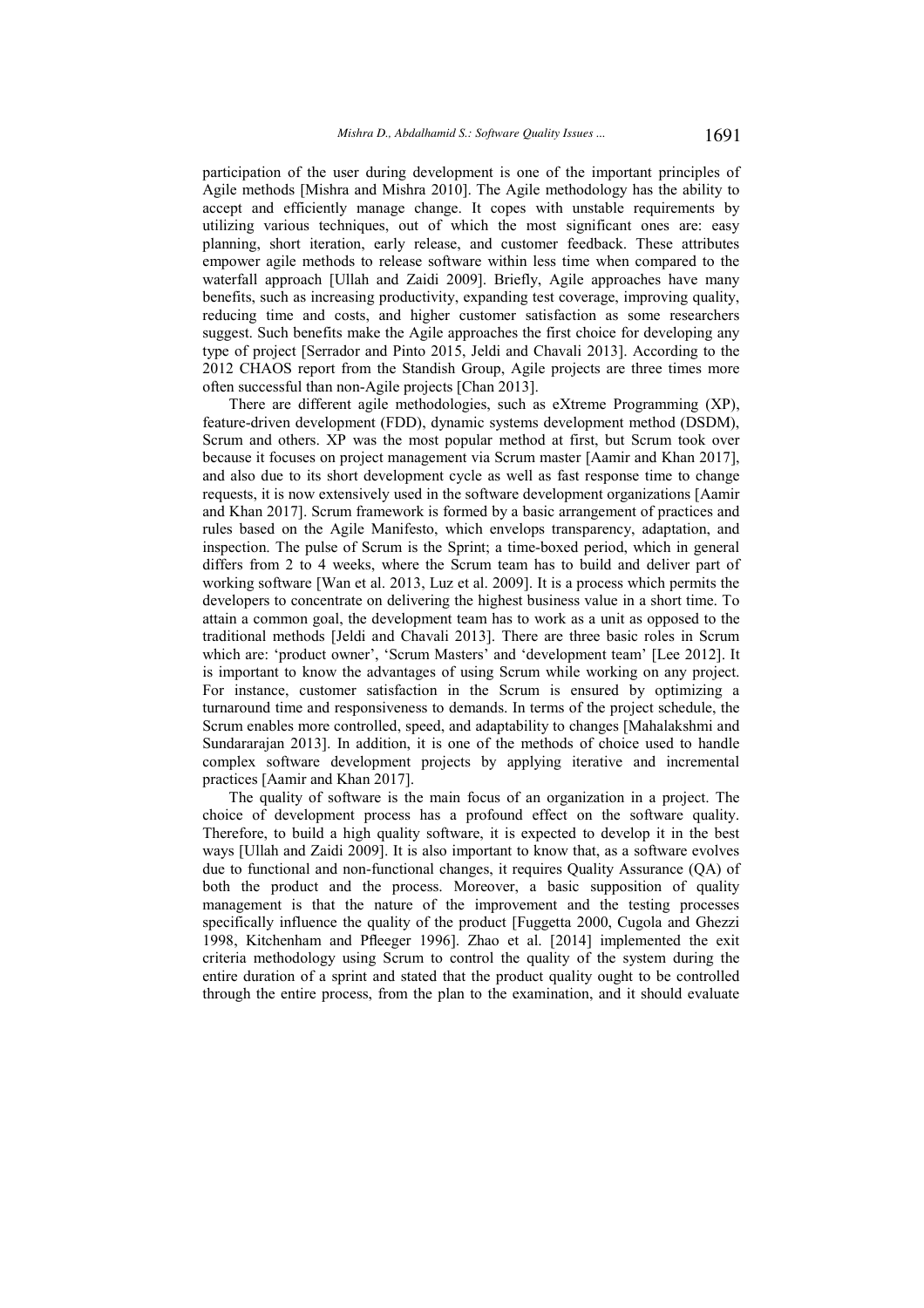the product itself as well as the product improvement process [Zhao et al. 2014]. As such, in the agile environment QA activities have to be incorporated into teams' daily activities so that it can move consistently to yield the expected benefits for product quality improvement [Bhasin 2012]. Early involvement and flexibility to adjust to continuous changes are the key to successful QA [Hewlett-Packard 2011].

Scrum is one of the agile approaches, which can be used as a solution for quality issues [Vijayasarathy and Turk 2008] since it has long been acknowledged as the most prevalent agile method [Dikert et al. 2016], and the interest in Scrum is increasing over time [Dingsøyr and Lassenius 2016]. Scrum works well with complex projects [Schwaber et al. 2007, Schwaber 2004]. To deal with complexity using the Scrum, the quality is considered as the main concern while developing a project [Luz] et al. 2009]. Jeon et al. [2011] further mentioned that despite the known advantages of Scrum, it has three disadvantages: First, the backlogs of Scrum focus only on functional features, making it difficult to effectively reflect the quality attributes; second, these backlogs focus on implementing functional backlogs without a traceability analysis of the relationships among them; third, current agile methods are focused on individual teams or project needs, making it difficult to use the method in organizations with multiple cooperating teams [Lindvall 2004]. Therefore, it is important to address the quality issues in Scrum. The main backbones of the Scrum are its iterative process and continuous feedback [Harvie and Agah 2016]. Li et al. [2010] observed that continuous daily feedback received during sprint retrospective meetings proceed with more focus on software quality. The quality assurance practices of different agile methodologies have been studied by few authors [Mnkandla and Dwolatzky 2006, Timperi 2004]. Abbas et al. [2010] further supported that quality in agile projects as a key contributor to project success. The research and study on the quality of software development process is scarce because it is very difficult to collect data and verify the results [Zhao et al. 2014]. Furthermore, there is no systematic review, specifically a systematic mapping study, which shows the current state of the quality-related issues in Scrum. Systematic mapping is a methodology that is used to categorize the primary research papers in a research area [Catal and Mishra 2013]. Systematic mapping studies and systematic literature reviews are widely used in medicine, but are also common in other disciplines such as sociology, psychology, and, recently, software engineering [Kitchenham and Charters 2007]. These types of studies are the main methods of synthesis for Evidence-Based Software Engineering (EBSE), which applies an evidence-based approach to software engineering [Catal and Mishra 2013].

The objective of this systematic mapping study is to examine which quality aspects of the Scrum have been studied in the most detail, determine which quality attributes and metrics have been used as a basis for the quality assessment and improvement in Scrum research, and evaluate the current trends of this research area. Hence, a systematic mapping study has been performed to identify, select, synthesize, summarize, and assess all relevant studies related to this research topic. The availability of a systematic mapping study on the quality issues in Scrum can change the research perspective in this area, and also identify little researched areas [Kitchenham 2009]. Therefore, the results of the present study can be useful for both academics and practitioners.

This paper systematically reviews 53 journal and conference papers on the quality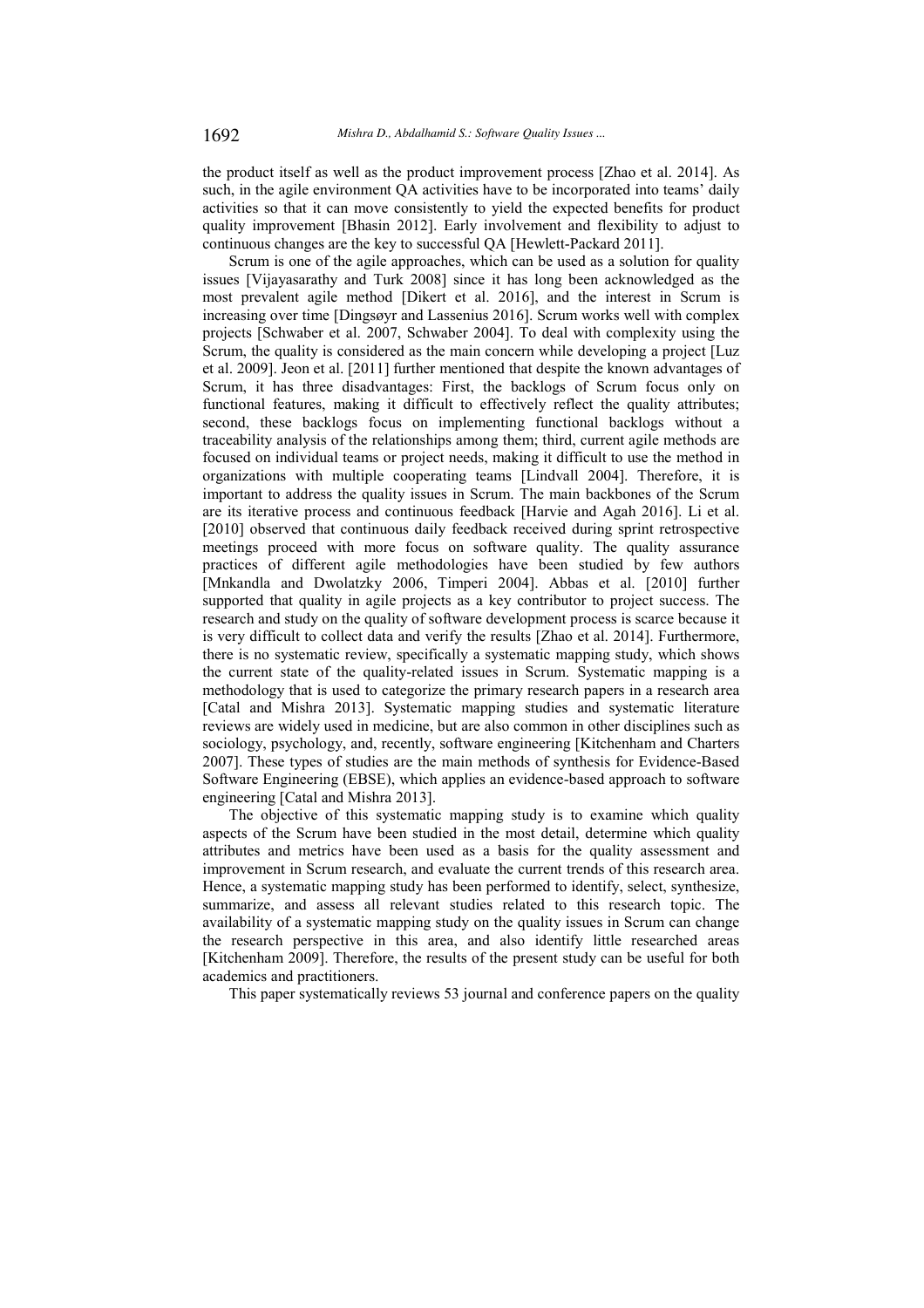issues in Scrum in assess the current status of the research so far and to direct future research in this area. There are two main contributions of this systematic mapping study. First, to the best of our knowledge, this is the first systematic mapping study on the quality issues in Scrum. Second, research papers are classified with respect to the quality area explored, quality attributes used for undertaking quality improvement initiatives, study context, and quality metrics used for evaluation. Accordingly, a classification based on several factors such as these can offer a better perspective for a systematic mapping study.

This paper is organized as follows: Section 2 reports the related work in this area. Section 3 presents the methodology used for this systematic mapping study whereas Section 4 provides results. While Section 5 illustrates the discussion and suggests issues for further research in this area, section 6 provides conclusions. Subsequent section shows the research papers used in the present study and finally a list of 53 papers included in this systematic mapping study is provided in the appendix. The reference style [Sd#] is used while referring to a paper listed in the appendix.

### $\overline{2}$ **Related work**

Scrum is a light-weight process framework under agile software framework, and the most widely-used one [Dikert et al. 2016]. A "process framework" is a particular set of practices that must be followed in order for a process to be consistent with the framework [cPrime 2013]. For example, the Scrum process framework prescribes time-boxing and software is developed via a series of iterations called 'Sprints', the XP framework requires pair-programming. "Lightweight" means that the overhead of the process is kept as small as possible to maximize the amount of productive time available for getting useful work done [cPrime 2013].

A Scrum process is different due to its specific concepts and practices, which are divided into three categories: Roles, Artifacts, and Time Boxes. However, Scrum is most often used to deal with complex software and product development by using iterative and incremental practices [cPrime 2013]. It also enables organizations to adapt smoothly to fast-changing requirements of operations, and the production of a product that meets the evolving business objectives [cPrime 2013]. In this way, Scrum projects are assisted to achieve the highest customer satisfaction rates. Using Scrum can also be helpful to avoid some problems that can be faced during the development of any project. There are many studies that have used the Scrum method to avoid some obstacles.

Harvie and Agah [2016] modified the traditional Scrum based on three inspirations from mission command: end State, line of effort, and targeting. As a result, they have found that targeted Scrum did well in terms of helping the software development teams in the planning and identifying of the priorities of requirements, thereby improving the external and internal communication between the software development teams. Hong et al. [2010] customized the Scrum method for outsourced e-commerce software projects by tailoring the method in three ways: First, they made a table that illustrates the roles and responsibilities of the members of the project team for each stage. Second, sprint planning was divided into two phases. Finally, the project progress was monitored based on the number of completed web pages. Consequently, it was found that the modified Scrum method improved the quality of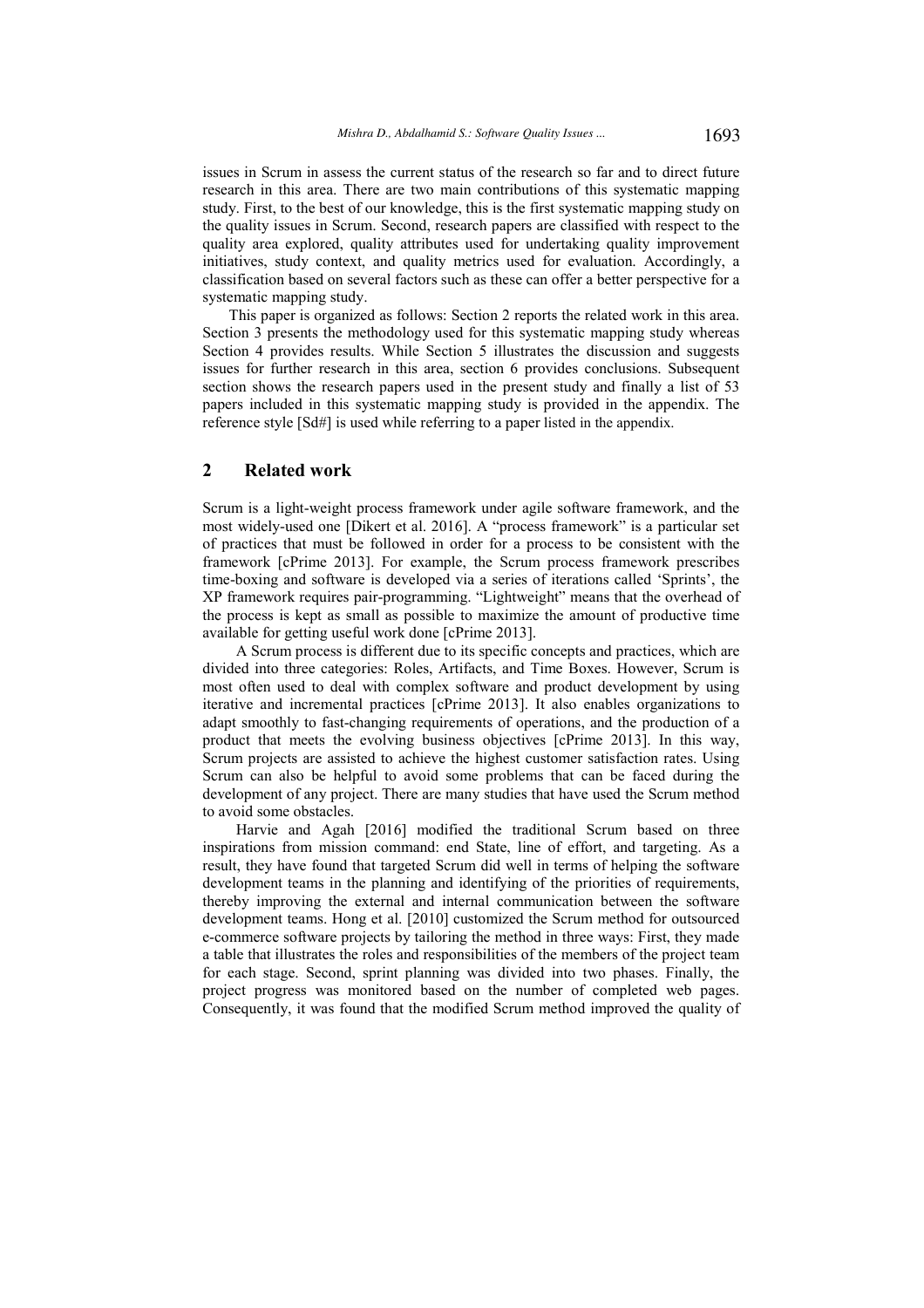the product and reduced the time needed to finish the project [Harvie and Agah 2016, Hong et al. 2010].

According to Sutherland et al. [2007], combining agile methods (Scrum) with CMMI in projects assists in providing the best quality software that meets the needs of customers at a faster pace. They observed that the first pilot projects in terms of productivity showed Scrum teams almost twice as successful as those of traditional teams as it can decrease the defects found during the final test by 40%. Weitzel et al. [2014] reports of a long-running Scrum project carried out in cooperation between industry and research in a so-called "joint research and development laboratory". They were able to decrease dramatically the refactoring effort and increase the speed of development without exceeding expenses by introducing the idea of "epicarchitectures", which is the designed architecture for a coherent set of user stories [Sutherland et al. 2007, Weitzel et al. 2014]. Quality attributes, such as scalability and performance might be fulfilled using several architectural strategies to rate the importance of quality attributes in the system and the impact of architectural strategies on these quality attributes [Lopes and Junior 2017].

In terms of the adoption of the Scrum method in the context of the development of academic projects, Luciano Pinto et al. [Pinto et al. 2009] used Scrum in the development of academic projects in each of the undergraduate and graduates courses, to find a solution to the problems of poor self-management and insufficient division of activities. Ashraf et al. [2012] also adopted an Agile-Scrum model for the development phase of the final year project) to find a solution to the problem of the lack of coordination between the students and the limited interaction between the student and the supervisor. As a result, the proposed model increased student participation, coordination, and interaction between the student and the supervisor in a five-year project [Pinto et al. 2009, Ashraf et al. 2012]. In addition, Lin et al. [2014] suggested a light-weight Goal-Net based method, which can assist to model goal requirements in the process of agile software development, and the proposed method was assessed in the Agile software engineering projects at the university level. The method reached more than 50% improvement in terms of the proportion of highquality user stories generated by the students [Lin et al. 2014].

According to Permana and Bali [2015], some of the benefits of using Scrum are as follows:

- Task Details Estimation: using the Scrum method allows the details of each task to be seen clearly at the end of each sprint;
- Quality: Scrum guarantees quality since Sprint offers strength for teams to begin the process of developing software that has been decided ahead of time<sup>.</sup>
- Quality Control: quality of the application is noticeable at the end of the sprint because quality control can be assessed at the end of the sprint;
- Application View: Since each team shows the job that has been done at the end of the sprint, as a result the display of the product being created is noticeable at the end of the sprint;
- Business Change: Once the product is illustrated, if there are any business transforms, they will be directly examined in the final sprint;
- Customer Feedback: The customer sees the product demo, and if the customer provides any feedback, it will be directly examined in the final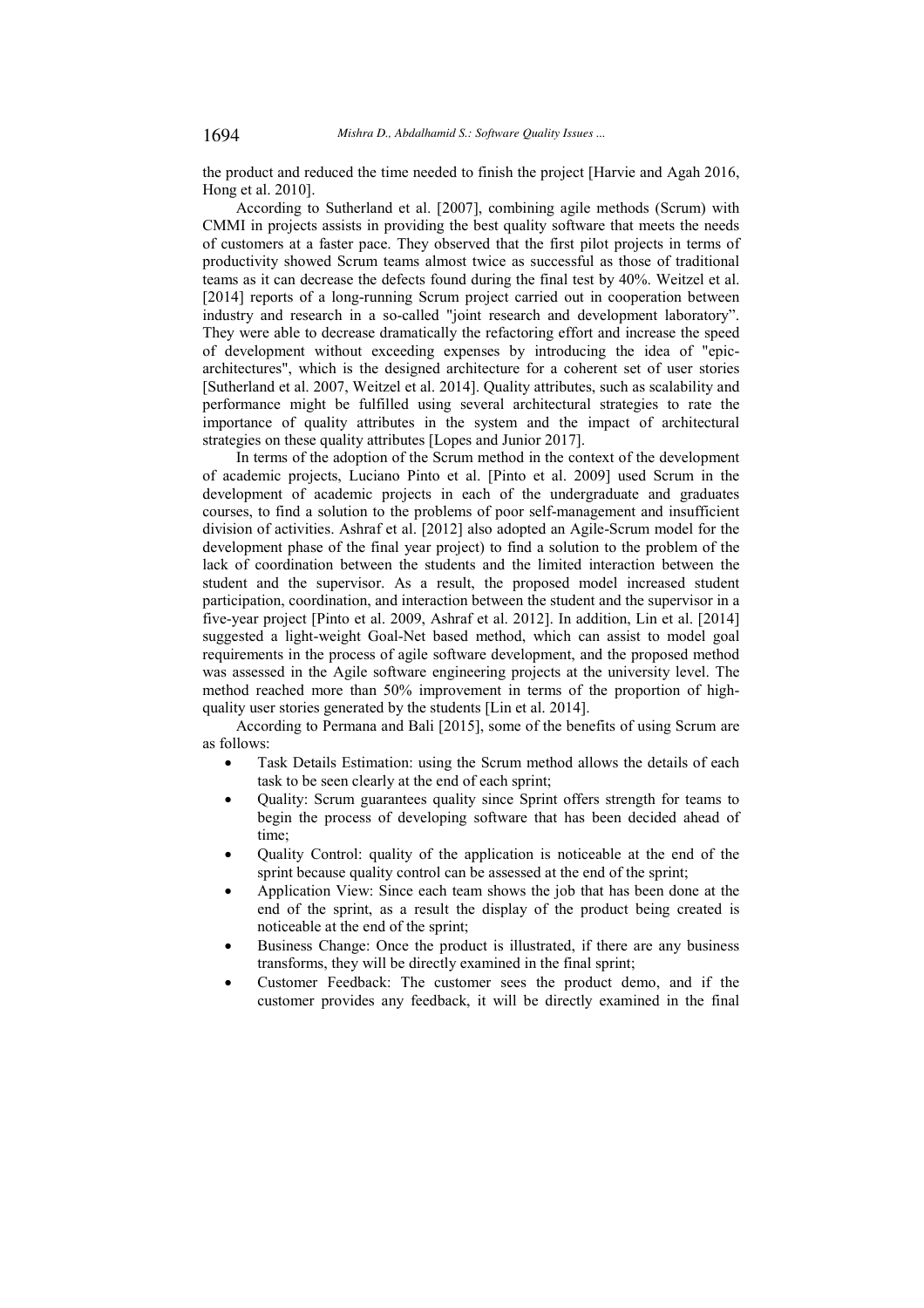sprint; and

Project Monitoring: With the Monitoring Board and online monitoring board, it offers straightforwardness and the chance to monitor the project whenever possible.

According to Koka [2015], software quality assurance measures should be applied to ensure quality in a project using Scrum. To guarantee quality assurance is included in the Scrum, and there are certain issues to be taken into account; for example, Scrum teams (especially Scrum leaders) should compel the others to adhere to standards in spite of time pressures and tight due dates [Harvie and Agah 2016]. It seems that the practice of close customer collaboration throughout the project due to their involvement in sprint review and retrospective meetings is working as a quality assurance mechanism [Harvie and Agah 2016]. Also, the final product is tested with customers. This practice is promoted and should be maintained. Code reviews must be upheld [Harvie and Agah 2016], and companies should invest resources into assets as well as steadily preparing developers, project software owners, project managers, team leaders and business analysts to routinely meet with the client to check necessities preceding the execution stage [Koka 2015]. Dynamic stakeholder contribution can limit advancement expenses and time [Koka 2015]. QA Analysts typically make test case scenarios based on user requirements. They also identify and capture complex and negative scenarios. They have to work closely with the technical writers and testers, while learning new skills, and expanding their expertise in new areas [Hasija 2012].

There are several metrics, which can be used to measure the performance of a Scrum team. Some of the metrics that can help the Scrum team to improve quality are: Scrum Metrics for Satisfaction, Scrum Metrics for Maturity, Scrum Metrics for Alignment, Scrum Metrics for Quantity and Scrum Metrics for Quality. Scrum metrics for quality can be used to assess if the delivered product is of high quality. Theses metrics include: defect count and the fault severity [Prowareness 2009]. Defect count is just a gathering of every single known defect in the product. Clearly, a low number of bugs means the software is high quality. In terms of the Fault Severity metric, it can be utilized to measure the severity of known defects [Prowareness] 2009]. The use of quality metrics is important to measure and control the quality of a software.

#### 3 **Research Method**

In this paper, a systematic mapping study, as shown in figure 1, is used to determine the nature and the extent of the available research papers to respond to specific research questions.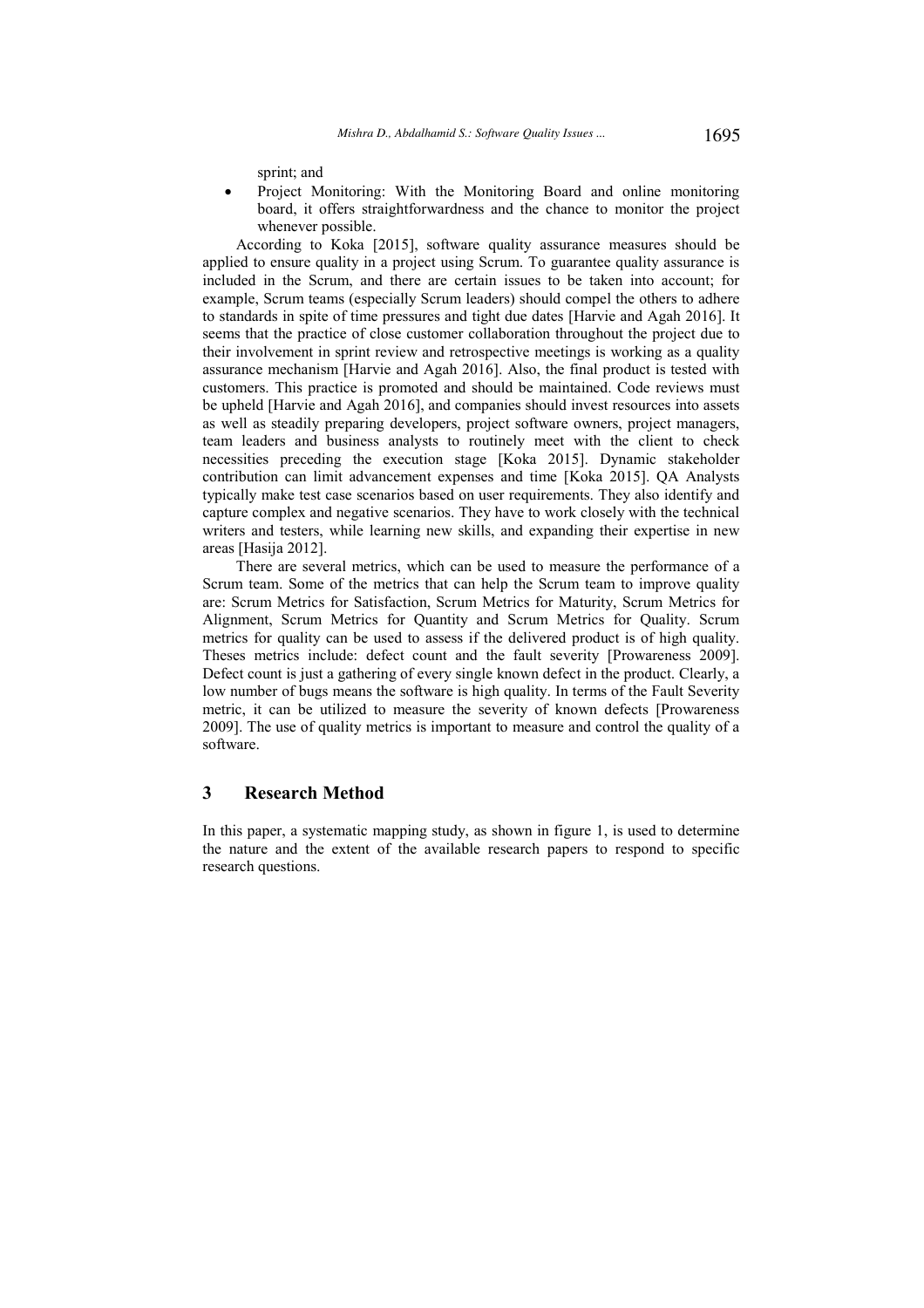

Figure 1: The Systematic Mapping Process

#### $3.1$ **Definition of Research Ouestions**

Research questions (RQs) were set up to determine the initial studies that explore quality issues in the Scrum as given in table 1.

#### $3.2$ **Define Search strategy**

The following key words and their synonyms were identified to search for relevant documents in electronic databases: "quality", "SCRUM", "Quality issues in Scrum". A logical operator AND was used to create a combination of the basic terms. The final search was done in the following formats: [("quality" AND "SCRUM")]. The time period was set between 2008 and 2017 when this SM was conducted. Five electronic databases were selected, as shown in table 2.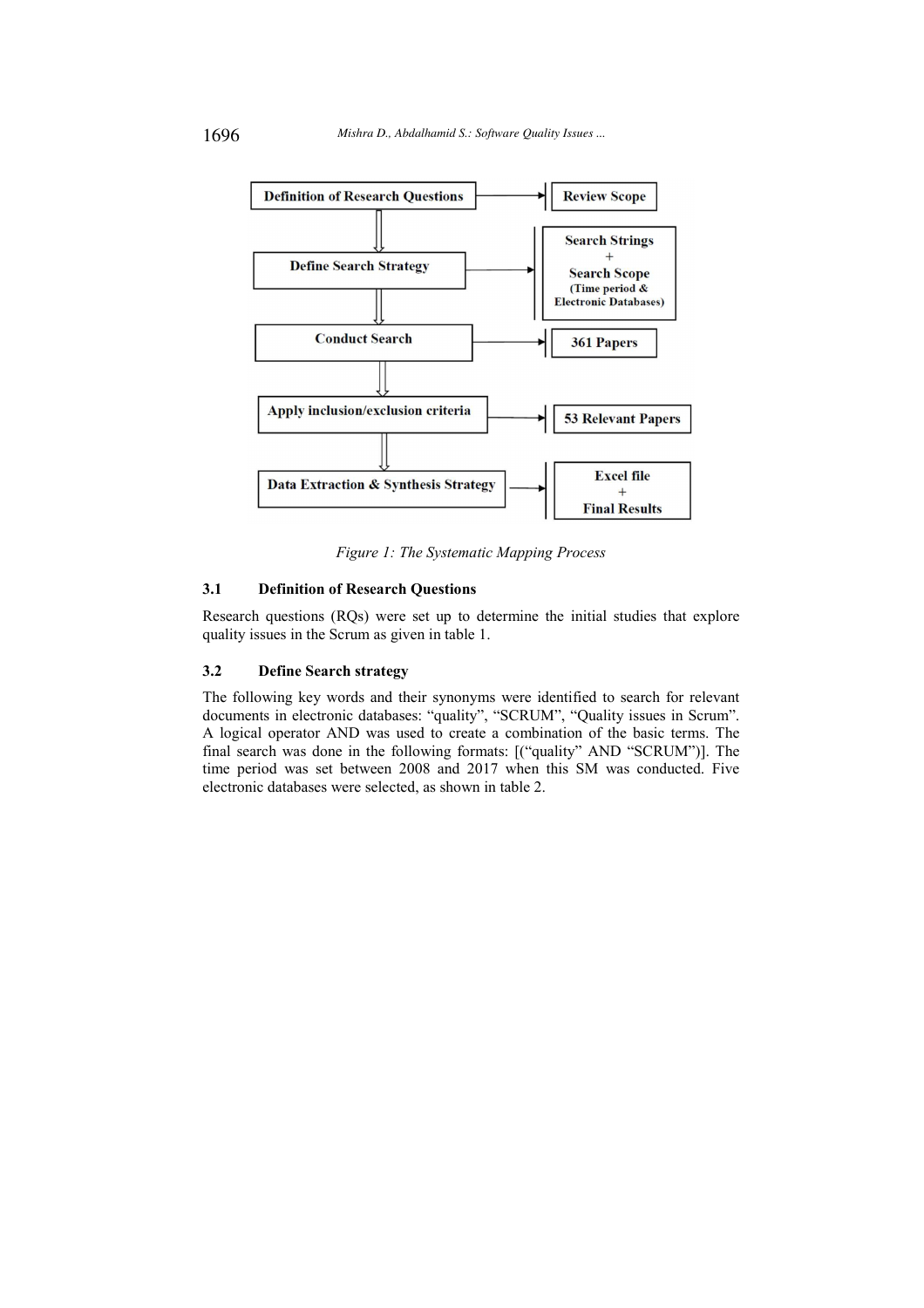| <b>Research questions</b>               | <b>Main motivation</b>                    |
|-----------------------------------------|-------------------------------------------|
| RQ1: Which journals and                 | Identify the important journals and       |
| conferences are more focused on         | conferences in this area. Additionally,   |
| quality in SCRUM?                       | support researchers with a list of        |
|                                         | journals and conferences with             |
|                                         | potentially relevant papers.              |
| RQ2: What is the yearly distribution    | Assess the vulnerability of research      |
| of articles?                            | related with quality issues in Scrum.     |
|                                         | Reduced research in recent years may      |
|                                         | increase vulnerability.                   |
| RQ3: What is the country-wise           | Identify the countries contributing the   |
| distribution?                           | most to research. If research is taking   |
|                                         | place in multiple countries, it           |
|                                         | potentially shows that this topic may be  |
|                                         | relevant for researchers in many places.  |
| RQ4: How many researchers have a        | Assess the vulnerability of research      |
| long-term interest in quality in        | related with quality issues in Scrum.     |
| Scrum?                                  | Having few researchers may increase       |
|                                         | vulnerability.                            |
| RQ5: What is the distribution of        | Provide recommendations, if               |
| student/simple projects versus          | necessary, for the change of use of the   |
| professional projects in the literature | projects' data.                           |
| review?                                 |                                           |
| RQ6: What are the different sub-        | Identify the quality areas most widely    |
| areas explored within quality?          | explored. Moreover, determine those       |
|                                         | quality areas not studied extensively     |
|                                         | and, hence, still having potential for    |
|                                         | further research.                         |
| RQ7: Which quality attributes are       | Identify which quality attributes are     |
| used as the reason for undertaking      | widely used for quality assessment and    |
| quality assessment/improvement          | improving initiatives in the Scrum.       |
| studies?                                |                                           |
| RQ8: How many papers have used          | Identify the number of studies using      |
| quality metrics for quality assessment  | quality metrics for quality assessment    |
| or improvement?                         | and improvement in Scrum. It may          |
|                                         | identify the strength (or shortcomings)   |
|                                         | of the current state of art in this area. |
| RQ9: Which quality metrics are          | Identify the frequently- used quality     |
| used?                                   | metrics for the evaluation of quality     |
|                                         | assessment and improvement in Scrum.      |

Table 1: Research questions and main motivation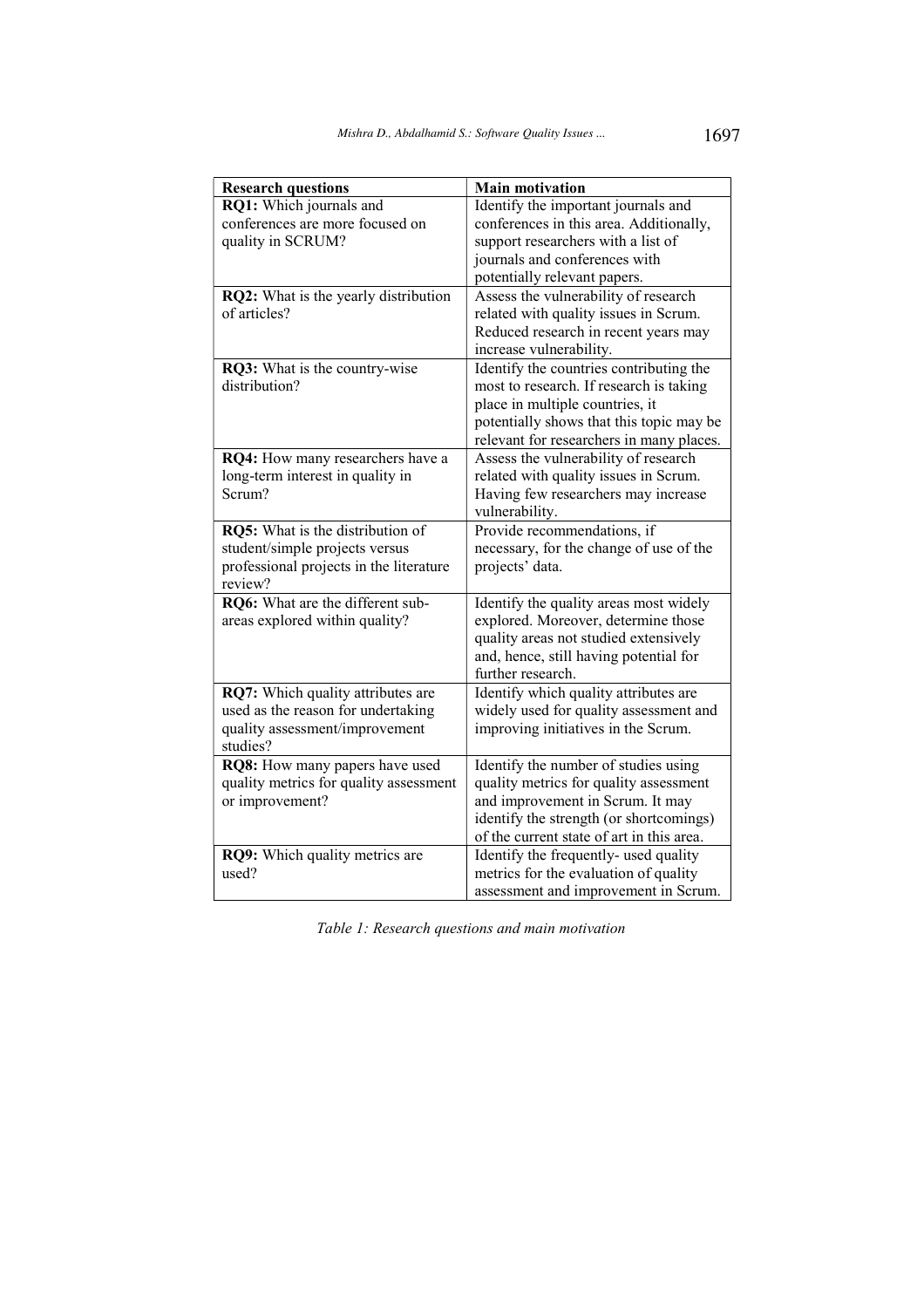| <b>Source</b>              | Location                       |
|----------------------------|--------------------------------|
| <b>IEEE</b> Explore        | http://ieeexplore.ieee.org     |
| <b>ACM Digital Library</b> | http://portal.acm.org          |
| Science Direct             | http://www.sciencedirect.com   |
| Springer                   | http://www.springer.com        |
| Scopus                     | https://www.scopus.com         |
| Web of Science             | http://apps.webofknowledge.com |

Table 2: Selected databases

#### $3.3$ **Execution**

In this phase, various electronic databases were searched using the search string. Initially, around 361 preliminary studies on quality issues were found related with the Scrum.

#### $3.4$ **Apply Inclusion/Exclusion Criteria**

In general, the title, abstract, and conclusion were reviewed to identify articles that focus on Scrum and quality of the product, process, project and people. There were some papers that were excluded based on the following criteria:

- Studies not offered in English.
- Studies not available in full-text.
- Studies not related with Scrum quality
- Literature review studies

Table 3 shows the number of papers that have been initially obtained and later included in this study after applying the exclusion criteria.

| <b>Database</b>    | <b>Obtained</b> | Included |
|--------------------|-----------------|----------|
| IEEE explore       | 138             |          |
| <b>ACM</b> digital | 80              |          |
| Springer link      | 78              |          |
| Scopus             | 40              | 15       |
| Web of Science     | 25              | 12       |
| <b>Total</b>       | 361             |          |

| Table 3: Articles related with quality in Scrum |  |
|-------------------------------------------------|--|
|-------------------------------------------------|--|

#### $3.5$ **Data Extraction and Synthesis Strategy**

A spreadsheet was created for the data extraction properties for each category as shown in table 4. The data extraction properties were discussed and agreed upon between the authors and also mapped to research questions.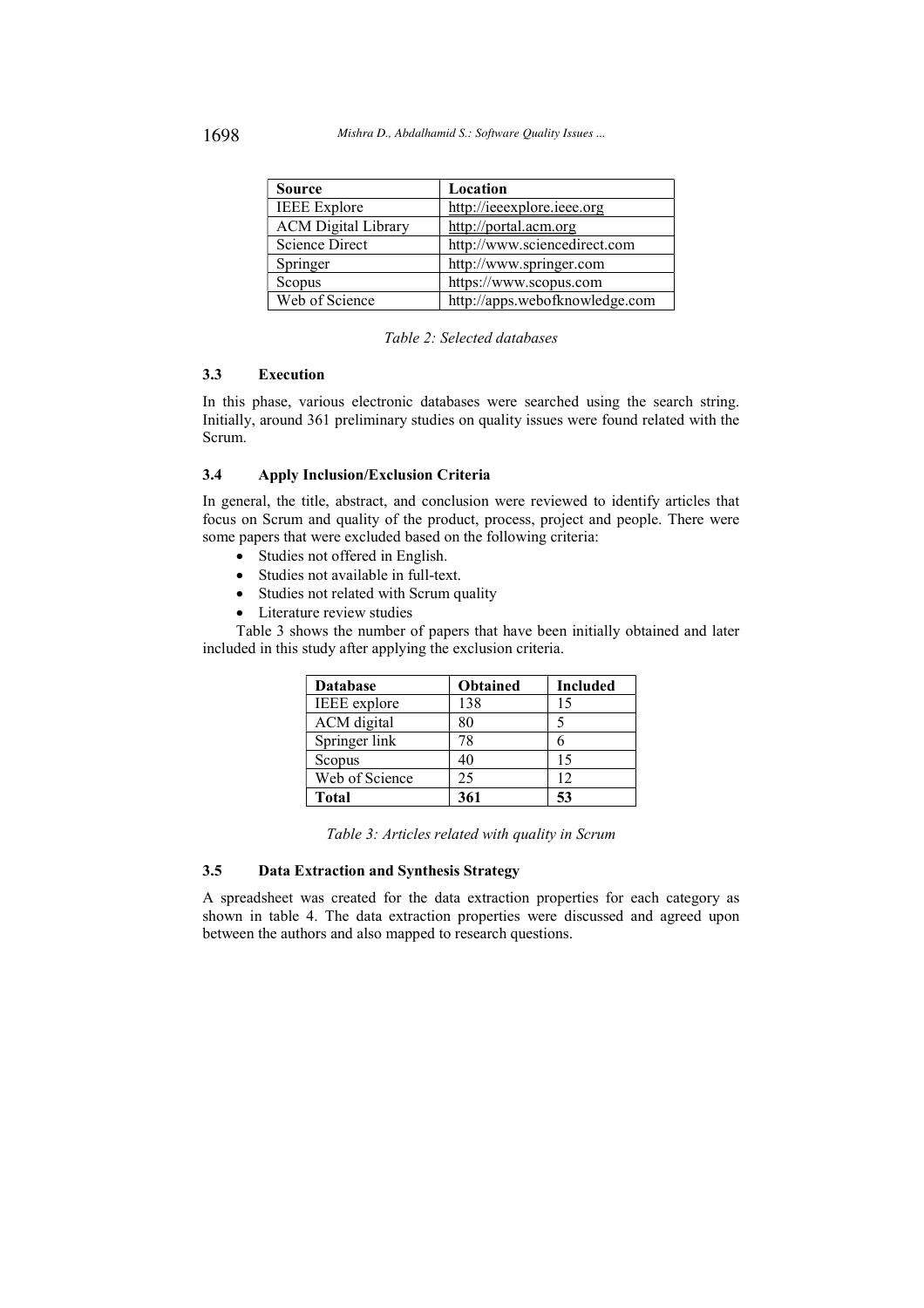| Category     | <b>Properties</b>                          | <b>RQ</b> Mapping |
|--------------|--------------------------------------------|-------------------|
| General      | year of publication, type of publication,  | RQ1, RQ2, RQ3,    |
| information  | authors                                    | RQ4               |
| Context      | subject type (students/professionals)      | RQ5               |
| Quality sub- | process quality, product quality, quality  | RQ6               |
| areas        | of project related aspects, people quality |                   |
| Quality      | various quality attributes such as         | RO7               |
| attributes   | correctness, productivity, reliability,    |                   |
|              | complexity, etc.                           |                   |
| Quality      | quality metrics such as development        | <b>RQ8, RQ9</b>   |
| metrics      | efforts, No. of bugs detected, etc.        |                   |

Table 4: Extracted data categories along with data extraction properties and mapping to research questions

### $\overline{\mathbf{A}}$ **Results**

RQ1. Three-fourth of all the articles have been published in conferences as shown in figure 2.



Figure 2: Distribution of Journal & Conference Papers

There are eight different conferences that have published more than one paper related to quality issues in the Scrum as shown in table 5, and the rest of were published in different conferences.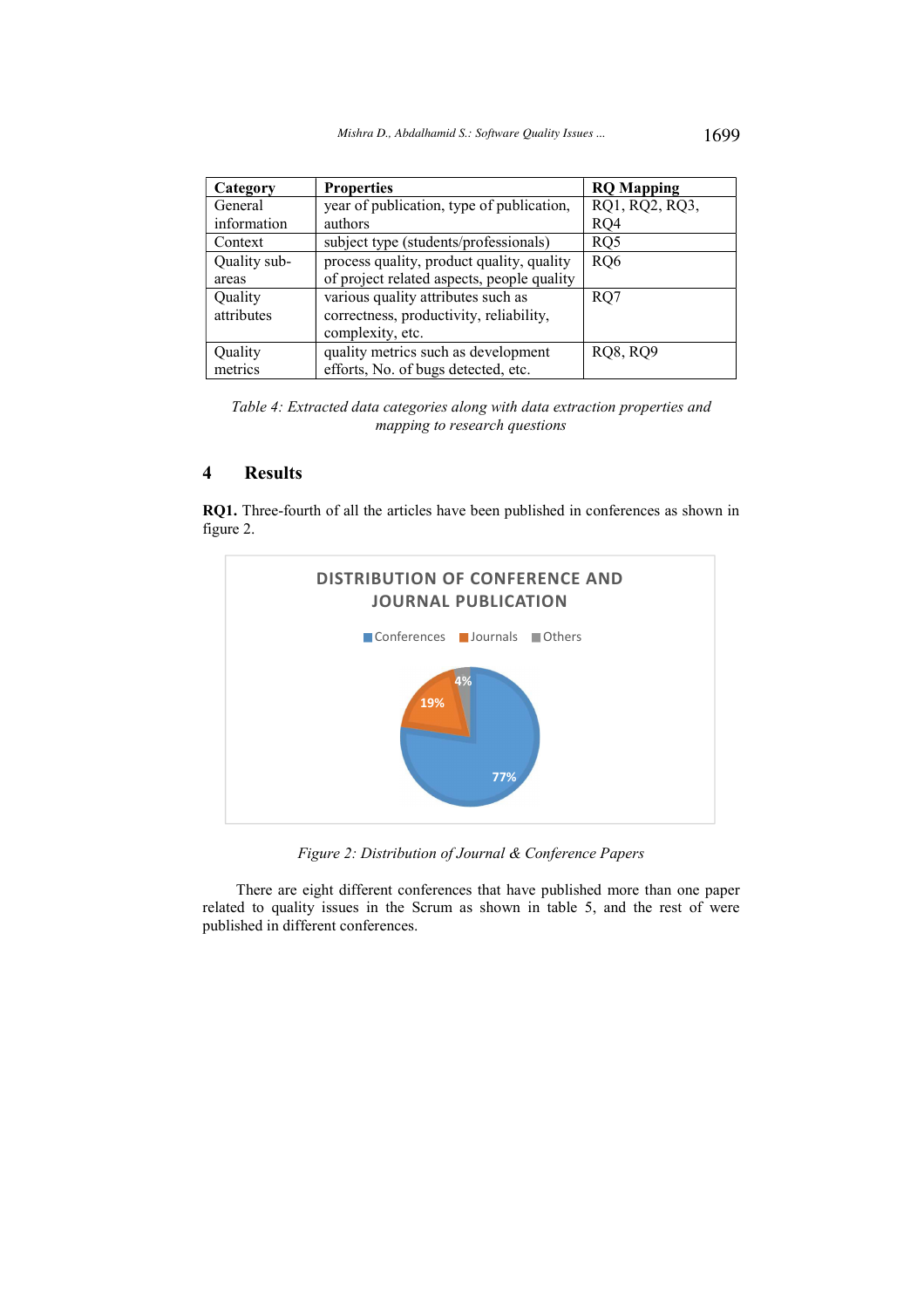| <b>Conference Name</b>          | <b>Number of Papers</b> | <b>Articles</b>        |
|---------------------------------|-------------------------|------------------------|
| Agile Conference (AGILE)        | 5                       | [Sd3, Sd4, Sd24, Sd26, |
|                                 |                         | Sd431                  |
| Hawaii International Conference | 3                       | [Sd9, Sd11, Sd18]      |
| on System Sciences (HICSS)      |                         |                        |
| Agile Software Development      | $\mathfrak{D}$          | [Sd36, Sd52]           |
| Conference $(XP)$               |                         |                        |
| Empirical Software Engineering  | $\mathfrak{D}$          | [Sd17, Sd48]           |
| and Measurement (ESEM)          |                         |                        |
| Global Software<br>Engineering  | $\mathfrak{D}$          | [Sd7, Sd29]            |
| (GSE)                           |                         |                        |
| Adaptive Science and Technology | $\overline{2}$          | [Sd14, Sd30]           |
| (ICAST)                         |                         |                        |
| Computational Science and its   | $\mathfrak{D}$          | [Sd22, Sd34]           |
| Applications (ICCSA)            |                         |                        |
| SoutheastCon                    | $\overline{2}$          | Sd12, Sd13]            |

Table 5: Conference with high focus on quality in SCRUM

In terms of journal papers, it is difficult to distinguish which journal has more than one paper related to the quality topic in the Scrum, because there are ten journal articles and all of them appeared in ten different journals, as shown in table 6.

| <b>Journal Name</b>                              | <b>Number of papers</b> | <b>Articles</b>   |
|--------------------------------------------------|-------------------------|-------------------|
| <b>IEEE Transactions on Software Engineering</b> |                         | `Sd6]             |
| <b>IEEE</b> Software                             |                         | [Sd16]            |
| International Journal of Advanced Computer       |                         | [Sd21]            |
| Science and Applications (IJACSA)                |                         |                   |
| International Journal of Appl. Math.             |                         | [Sd23]            |
| Computer. Sci.                                   |                         |                   |
| Innovations in Systems and Software              |                         | [Sd28]            |
| Engineering                                      |                         |                   |
| International Journal of Applied Engineering     |                         | [Sd33]            |
| Research                                         |                         |                   |
| Robotics and Computer-Integrated                 |                         | [Sd35]            |
| Manufacturing                                    |                         |                   |
| Journal of Software: Evolution and Process       |                         | Sd39              |
| Australasian Journal of Information Systems      |                         | Sd42              |
| <b>Technical Gazette</b>                         |                         | Sd44 <sup>-</sup> |

Table 6: Journal with higher focus on quality in SCRUM

RQ2. This study includes papers published between 2008 and 2017. The number of articles published in 2016 is higher compared to other years by 12% as shown in figure 3. Meanwhile, the lowest number in this regard was in 2009 and 2017.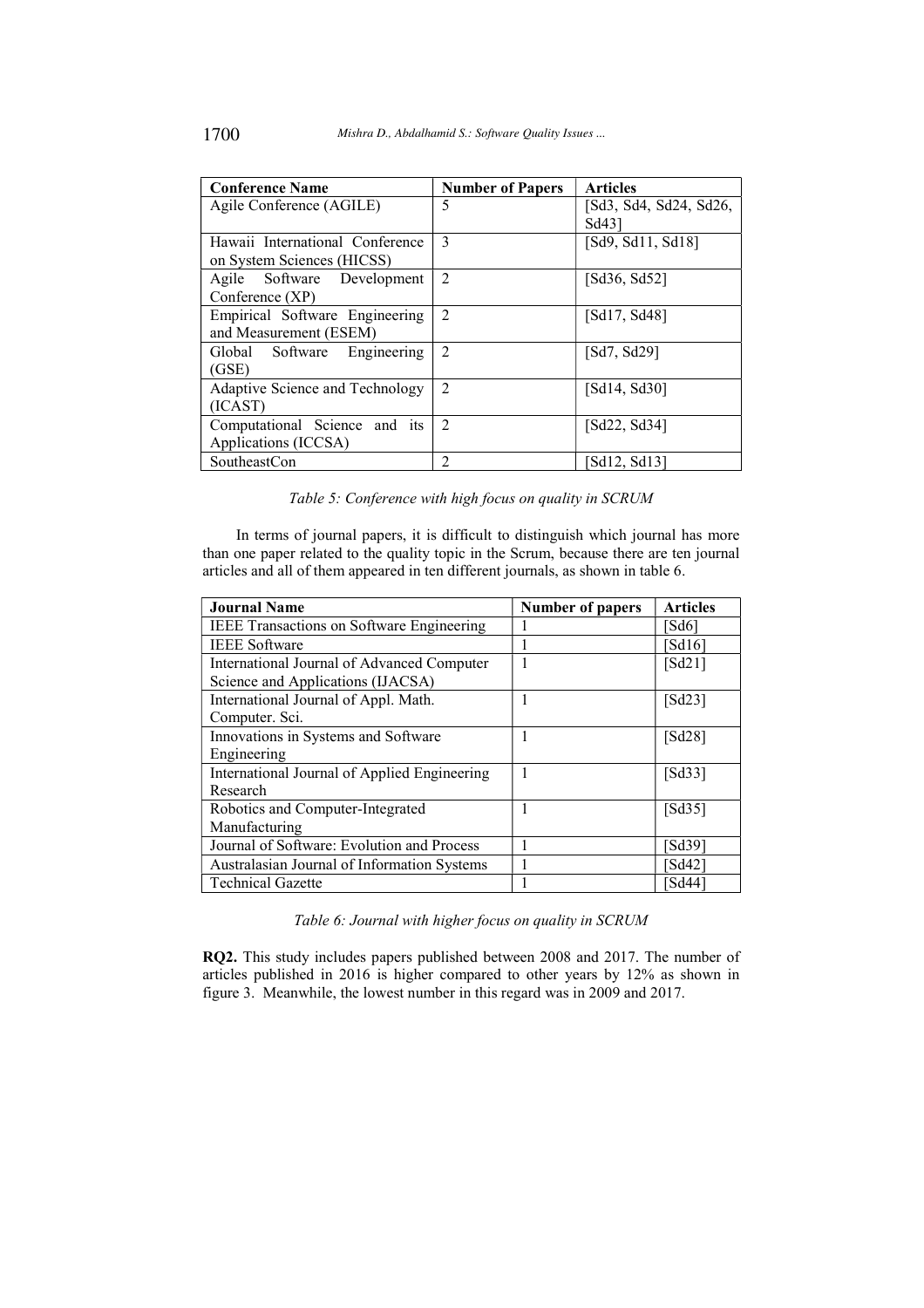

Figure 3: Number of papers per year

RQ3. Main authors of the publications, included in the present study, are from twenty different countries as shown in table 7. Most of the lead authors are from the U.S.A followed by Brazil and India as the countries having the highest number of authors in this area of research.

RQ4. 53 research papers are published in this area involving 146 authors. Most authors have written a single paper or participated in one paper. However, seven authors have written two papers each. Three of them have published only in conferences while the rest have written one paper each for a conference and a journal, as shown in table 8.

RQ5. Comparing student/simple projects with professional projects provided a clear idea whether the articles' results are based on real professional projects or not. It can be seen from figure 4 that the ratio of professional projects (49 articles) is much more than student or simple projects (4 articles).

RQ6. The areas explored within quality in this study are: process quality, product quality, quality of project related aspects and people quality. For this reason, in this question we intend to find out which sub-area received more attention from researchers.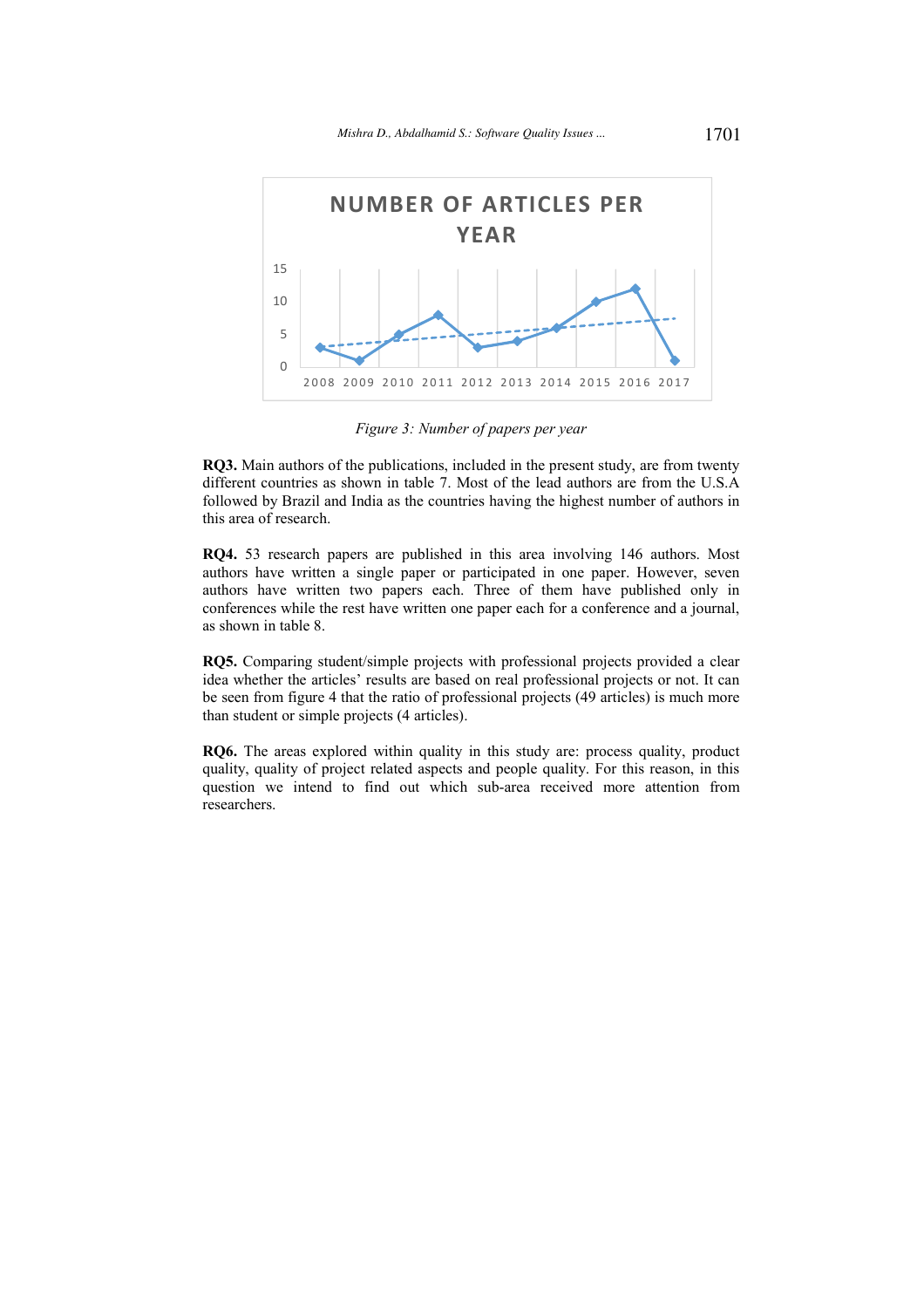|               | <b>Number of Journals and</b>  |                                          |
|---------------|--------------------------------|------------------------------------------|
| Country       | <b>Conference Publications</b> | <b>Articles</b>                          |
| <b>USA</b>    | 14                             | [Sd4, Sd6, Sd11, Sd12, Sd13, Sd16, Sd17, |
|               |                                | Sd24, Sd26, Sd28, Sd31, Sd35, Sd37]      |
| <b>Brazil</b> | $\overline{7}$                 | [Sd3, Sd5, Sd9, Sd39, Sd41, Sd43, Sd46]  |
|               |                                |                                          |
| India         | 6                              | [Sd29, Sd33, Sd34, Sd47, Sd49, Sd53]     |
| Pakistan      | 3                              | [Sd2, Sd15, Sd21]                        |
| Finland       | 3                              | [Sd7, Sd27, Osd40]                       |
| China         | $\overline{c}$                 | [Sd1, Sd19]                              |
| South         |                                | [Sd14, Sd30]                             |
| Africa        | $\overline{2}$                 |                                          |
| Spain         | $\mathfrak{D}$                 | [Sd23, Sd38]                             |
| Australia     | $\mathfrak{D}$                 | [Sd42, Sd51]                             |
| Norway        | $\overline{2}$                 | Sd36, Sd48]                              |
| Germany       | 1                              | [Sd8]                                    |
| South         |                                | [Sd10]                                   |
| Korea         | 1                              |                                          |
| Bangladesh    | 1                              | $[S d20]$                                |
| Portugal      | 1                              | Sd22                                     |
| Malaysia      | 1                              | Sd321                                    |
| Montenegro    | 1                              | `Sd441                                   |
| Morocco       | 1                              | Sd45]                                    |
| Canada        | 1                              | Sd501                                    |
| Italy         | 1                              | Sd521                                    |
| Austria       | 1                              | [Sd25]                                   |

Table 7: Country wise distribution

| <b>Author name</b>    | # Journal | # Conference   | <b>Total</b>   | <b>Articles</b> |
|-----------------------|-----------|----------------|----------------|-----------------|
| Karlheinz Kautz       |           |                | $\overline{2}$ | [Sd42,          |
|                       |           |                |                | $Sd51$ ]        |
| Thomas Heide Johansen |           |                | 2              | [Sd42,          |
|                       |           |                |                | Sd511           |
| Andreas Uldahl        |           |                | 2              | [Sd42,          |
|                       |           |                |                | $Sd51$ ]        |
| Imrul Kayes           |           |                | 2              | $[$ d20,        |
|                       |           |                |                | Sd28]           |
| Frank J. Mitropoulos  |           | $\mathfrak{D}$ | 2              | [Sd12,          |
|                       |           |                |                | Sd131           |
| Carsten<br>Ruseng     |           | $\mathfrak{D}$ | $\overline{2}$ | $[Sd4, Sd26]$   |
| Jakobsen              |           |                |                |                 |
| Jeff Sutherland       |           |                | $\mathfrak{D}$ | [Sd4, Sd11]     |

Table 8: Distribution of papers per author having more than one paper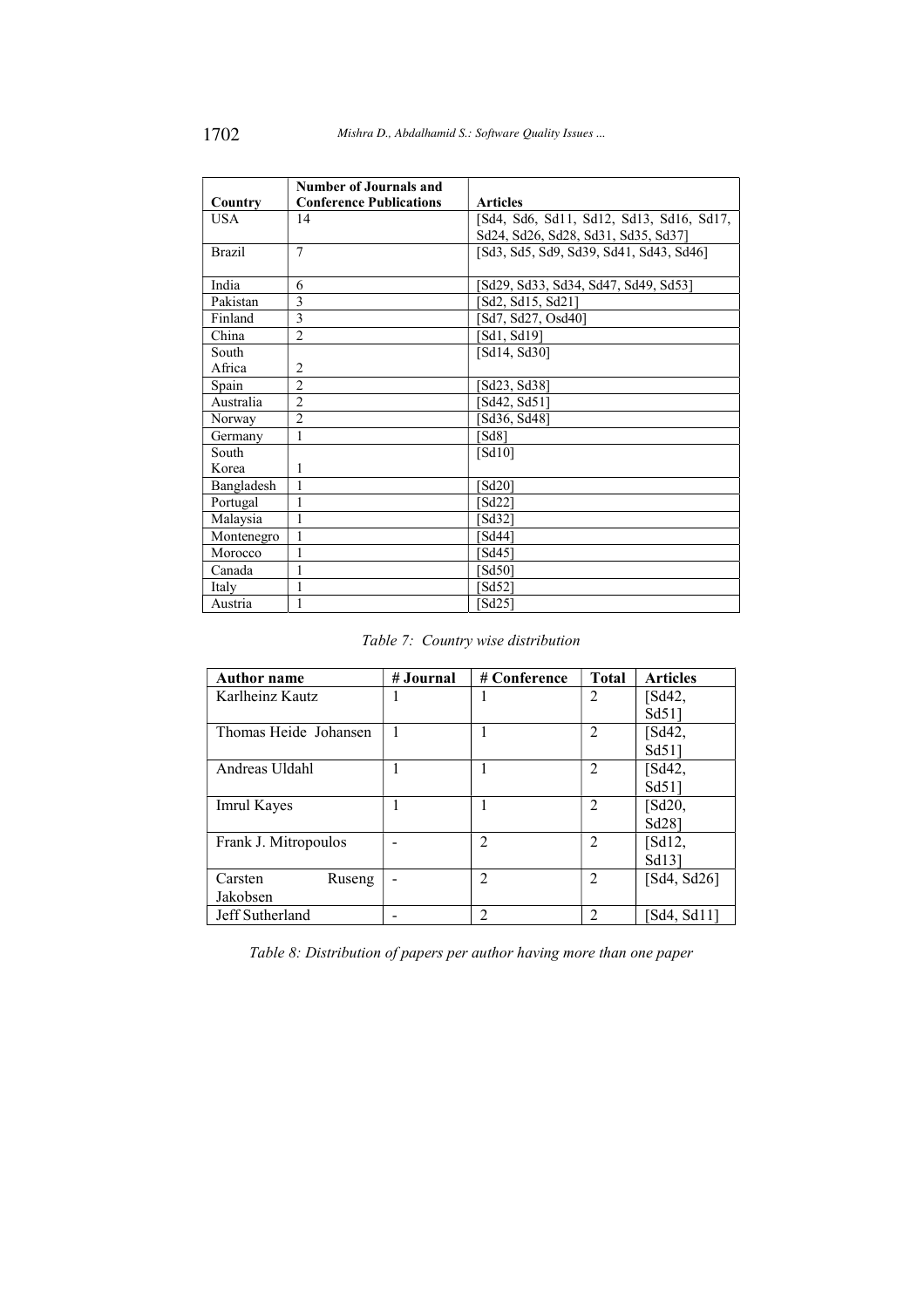

Figure 4: Distribution of articles using professional/simple projects



Figure 5: Articles distribution according to their focus on different quality areas

Many articles explored more than one sub-area, but the most examined subareas of quality is the process quality (assessment and improvement), whereas, the number of articles related with project related quality aspects is almost similar to product quality as shown in figure 5.

RQ7. Although the studies focus on different areas such as process quality, projectrelated quality, product quality, people quality, the objective of these studies is to achieve some improvement in the underlying quality attributes related with process/project/product/people. Studies focusing on process assessment and improvement not only improve process visibility/conformity/effectiveness but also product quality (correctness/maintainability/completeness) as well as project-related quality aspects (productivity). Table 9 shows the distribution of articles focusing on different sub-areas and, thus, tries to achieve an improvement in different underlying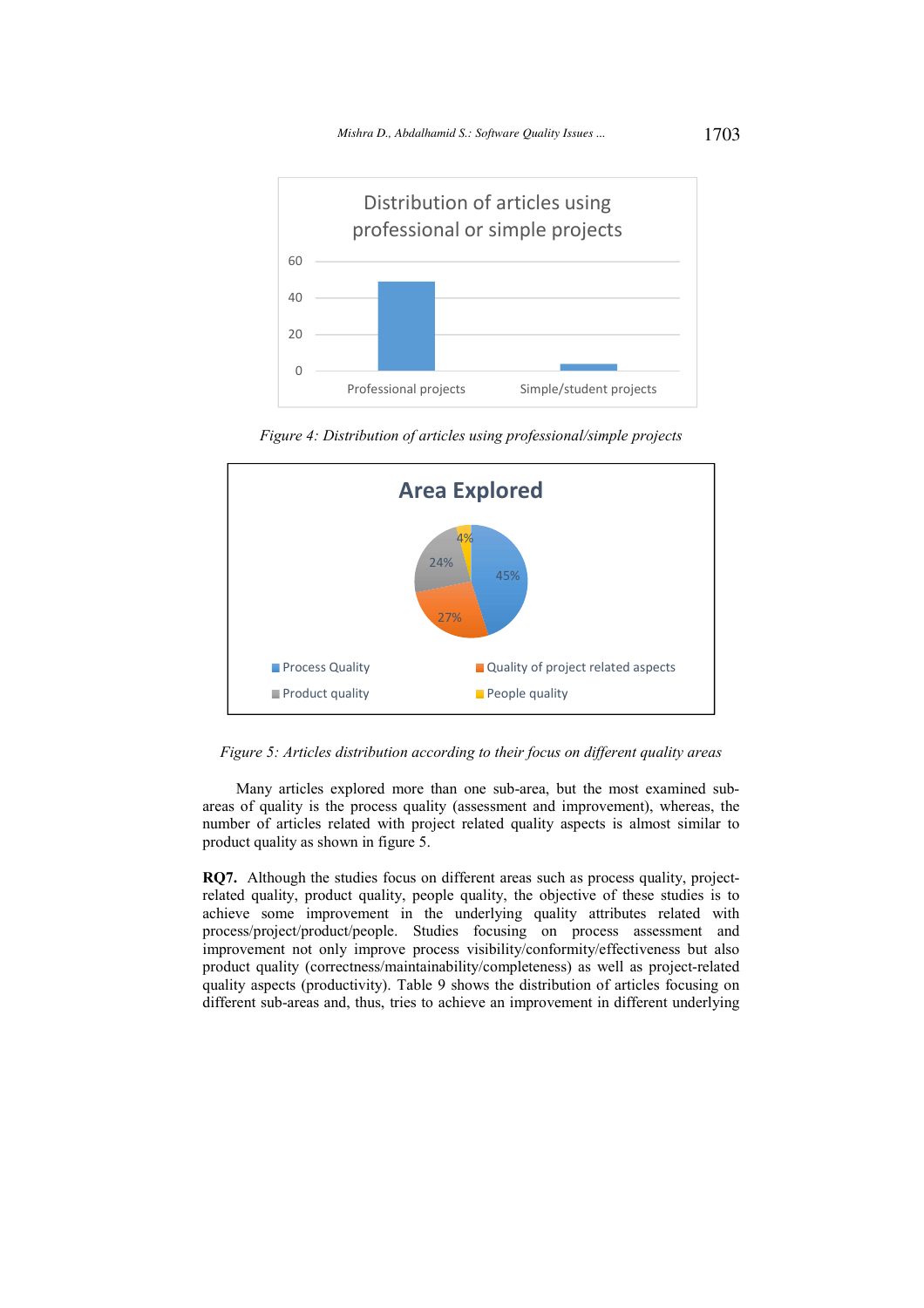quality factors.

| <b>Process</b><br>Quality | Process visibility and acceptance, process conformity, process<br>effectiveness, process transparency, knowledge sharing, test process<br>quality, quality assurance process, requirement prioritization,<br>requirement quality, traceability, correctness, complexity,<br>completeness, maintainability, code performance, productivity, cost<br>reduction |
|---------------------------|--------------------------------------------------------------------------------------------------------------------------------------------------------------------------------------------------------------------------------------------------------------------------------------------------------------------------------------------------------------|
| Quality of                | Project effectiveness, sprint effectiveness, team communication,                                                                                                                                                                                                                                                                                             |
| project                   | communication between team and customer, team performance,                                                                                                                                                                                                                                                                                                   |
| related                   | employee performance, team work quality, availability, traceability,                                                                                                                                                                                                                                                                                         |
| aspects                   | productivity, performance, transparency, flexibility                                                                                                                                                                                                                                                                                                         |
| Product<br>quality        | Correctness, completeness, complexity, modularity, reliability,<br>safety, recoverability, performance, security, stability, flexibility,<br>availability, maintainability, requirement traceability, customer<br>satisfaction                                                                                                                               |
| People                    | Employee satisfaction, Individual satisfaction, Individual                                                                                                                                                                                                                                                                                                   |
| quality                   | performance and motivation                                                                                                                                                                                                                                                                                                                                   |

Table 9: Distribution of articles with main focus and underlying quality attributes

RQ8. According to figure 6, around 65 percent of the articles employed various metrics to measure the improvement in quality, whereas 35 percent either did not employ or specify the metrics in their work.



Figure 6: Articles distribution according to the use of metrics for quality assessment/improvement efforts

RQ9. Table 10 presents the different metrics used in the measurement related with different quality attributes.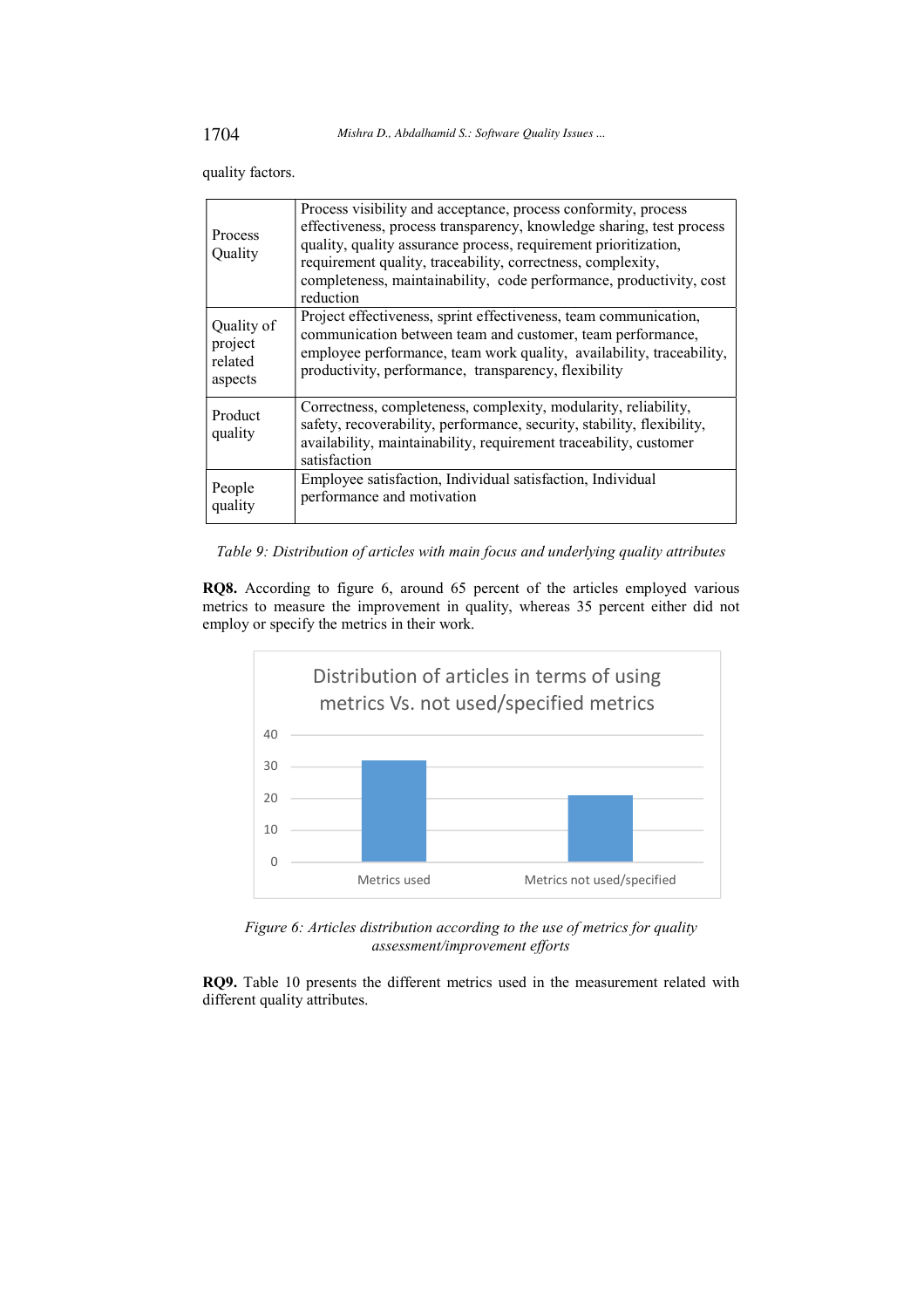| <b>Quality attribute</b>                                                         | <b>Metrics Used</b>                                           |  |  |
|----------------------------------------------------------------------------------|---------------------------------------------------------------|--|--|
|                                                                                  | Story points implemented, No. of story points, Total          |  |  |
|                                                                                  | LOC/Total efforts in hours, LOC/hour, FP per developer        |  |  |
|                                                                                  | per month, Development efforts (PM), Development time,        |  |  |
|                                                                                  | Implementation months, progress rate, lines of code           |  |  |
|                                                                                  | of code produced, Development<br>delivered, Lines             |  |  |
|                                                                                  | productivity, Test productivity, % of SVN check-in            |  |  |
| Productivity                                                                     | (Subversion), Reduction in refactoring efforts, Defect        |  |  |
|                                                                                  | opening rate vs. closing rate, WPM & HRM metrics,             |  |  |
|                                                                                  | Amount of LOC for each developer, Development cycle           |  |  |
|                                                                                  | time, Test cycle time, Event B specification metrics, Bug     |  |  |
|                                                                                  | fixing time, points per person, Total points, Effective lines |  |  |
|                                                                                  | of code, No. of interruptions, No. of uninterrupted           |  |  |
|                                                                                  | development hours, Bug fixing time                            |  |  |
| Cost reduction                                                                   | Cost per story point                                          |  |  |
| Completeness                                                                     | % of functionality completed                                  |  |  |
|                                                                                  | Lean six sigma metrics, Defects deferred, Defects detected    |  |  |
| Process<br>quality<br>&                                                          | (operation, development, test), Development defect            |  |  |
| effectiveness                                                                    | density, Test defect density, Operation defect density,       |  |  |
|                                                                                  | Running tested feature (RTF)                                  |  |  |
| Sprint effectiveness                                                             | % user stories done in a sprint, story point completed        |  |  |
| Requirements quality                                                             | Proportion of high quality user<br>stories<br>reflecting      |  |  |
| and prioritization                                                               | stakeholders' goals, ISO/IEC external metrics                 |  |  |
| Test process quality                                                             | PRAT metrics, Product Backlog Rating (PBR), test              |  |  |
| and test quality                                                                 | coverage, % of automated tests                                |  |  |
|                                                                                  | No. of bugs detected, No. of defects, % of failed tests,      |  |  |
| Correctness                                                                      | Defect rate, Defects detected, Open defects in an iteration,  |  |  |
|                                                                                  | Defect density (defects/KLOC), Total<br>defects,<br>User      |  |  |
|                                                                                  | satisfaction, Maintenance<br>requirement<br>efforts,<br>Test  |  |  |
|                                                                                  | coverage, No. of minor errors                                 |  |  |
|                                                                                  | Cyclomatic complexity, MLOC, NBD, NORM, MCC,                  |  |  |
|                                                                                  | WMC, EC, NDM, LCOM, CBO, No. of static paths,                 |  |  |
| Complexity                                                                       | parameters, executable lines, Maximum nesting of control      |  |  |
|                                                                                  | statements, functional call count, Event B specification      |  |  |
|                                                                                  | metrics                                                       |  |  |
| Traceability                                                                     | Requirements-Task-Code Traceability                           |  |  |
| Maintainability                                                                  | Documentation coverage, Event B specification metrics,        |  |  |
|                                                                                  | Defect fixing, code modularisation                            |  |  |
| Customer satisfaction                                                            | No. of open defects, Net promoter score                       |  |  |
| User story cycle time, No. of uninterrupted development<br>Employee<br>&<br>team |                                                               |  |  |
| performance                                                                      | hours, Principal & current amount of interest                 |  |  |

Table 10: Metrics used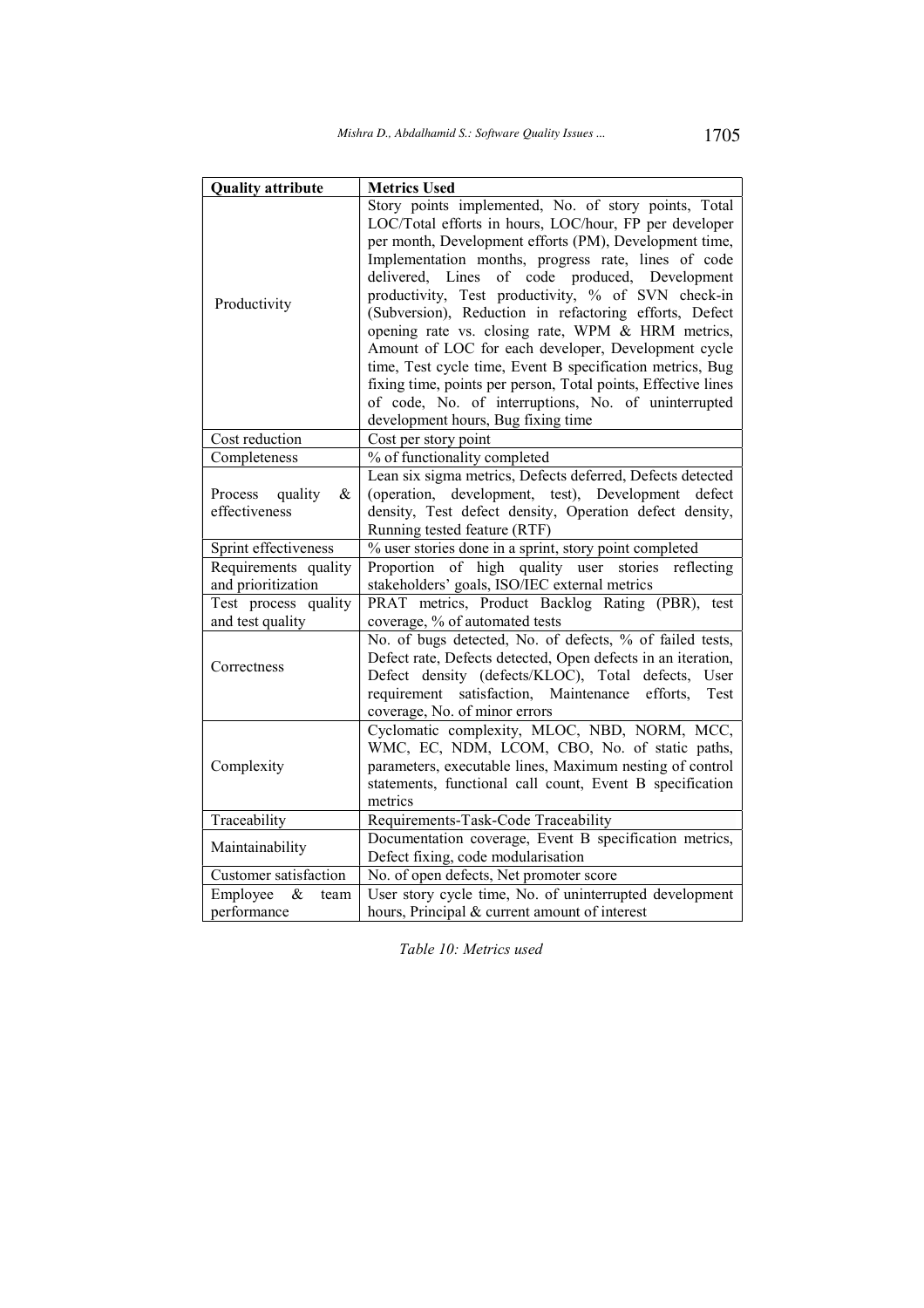#### 5 **Discussion**

The present study searched five electronic databases - IEEE Explore, ACM Digital Library, Scopus, Web of Science, Springer - to find research papers related with quality issues in Scrum. As a result, approximately 361 research papers on Scrum were found, but only 53 of them were related to the research subject. Scrum works well with complex projects and it is formalized to deal with the complexity of the software development [Schwaber et al. 2007, Schwaber 2004], On the other hand, quality is considered as the main concern while developing the project using Scrum [Wan et al. 2013]. The Scrum focuses on quick and frequent delivery of working software by the use of development cycles called sprints. Most of the quality assurance and quality control activities are skipped in Scrum because of its short sprint duration and due to the absence of a committed quality assurance team [Aamir and Khan 2017]. They further argued that more attention is given by the development team to the delivery of products according to the customer satisfaction, and mainly user acceptance testing and story success criteria. However, only acceptance and integration testing are not sufficient to achieve a quality product [Aamir and Khan 2017]. They also observed that, quality is mostly not taken into account in the Scrum framework due to the quick delivery of product. For this reason, some questions are framed in this study to identify the quality issues in Scrum.

A spreadsheet was created for the data extraction properties for each category as shown in table 4. There were approximately 53 conferences, journals papers, and others such as newsletters. It is easy to notice from figure 2 that most of the papers (77%) are in conferences. There are eight conferences that have published more than one paper related to quality issues in the Scrum as shown in table 5, and the rest were published in other conferences. There were five and three papers published in the Agile conference (AGILE) and Hawaii International Conference on System Sciences (HICSS). Therefore, they seem to be the most useful sources for software quality issues in Scrum. There is no specific journal with higher publications in this area. In general, conferences publish results earlier than journals and are also more in numbers.

This study includes papers published between 2008 and 2017. It can be seen easily (figure 3) that the quality in Scrum has received more attention during the last two years more than ever. Therefore, the number of journal and conference papers that have been published in 2015 and 2016 are higher compared to other years. It shows quality issues in Scrum is an active area of research as the worldwide adoption of the Scrum method has motivated researchers [Kayes et al. 2016]. Since the searches pertaining to this paper were performed at the beginning of 2017, the number of papers published in 2017 has been limited. It is interesting to observe an increasing trend, which shows that there are still many unresolved issues in this area and, therefore, quality issues in Scrum are gaining prominence again among researchers.

In terms of country-wise distribution (table 7), The USA represents the highest number of authors (14 authors) who participated in research concerning quality issues in Scrum, while Brazil and India have the second highest number of authors (7 and 6) authors respectively). The rest of countries have fewer authors each as shown in table 7. During our search, 53 research papers are found to be related to this subject involving 146 authors. Most of them have written one paper or participated in one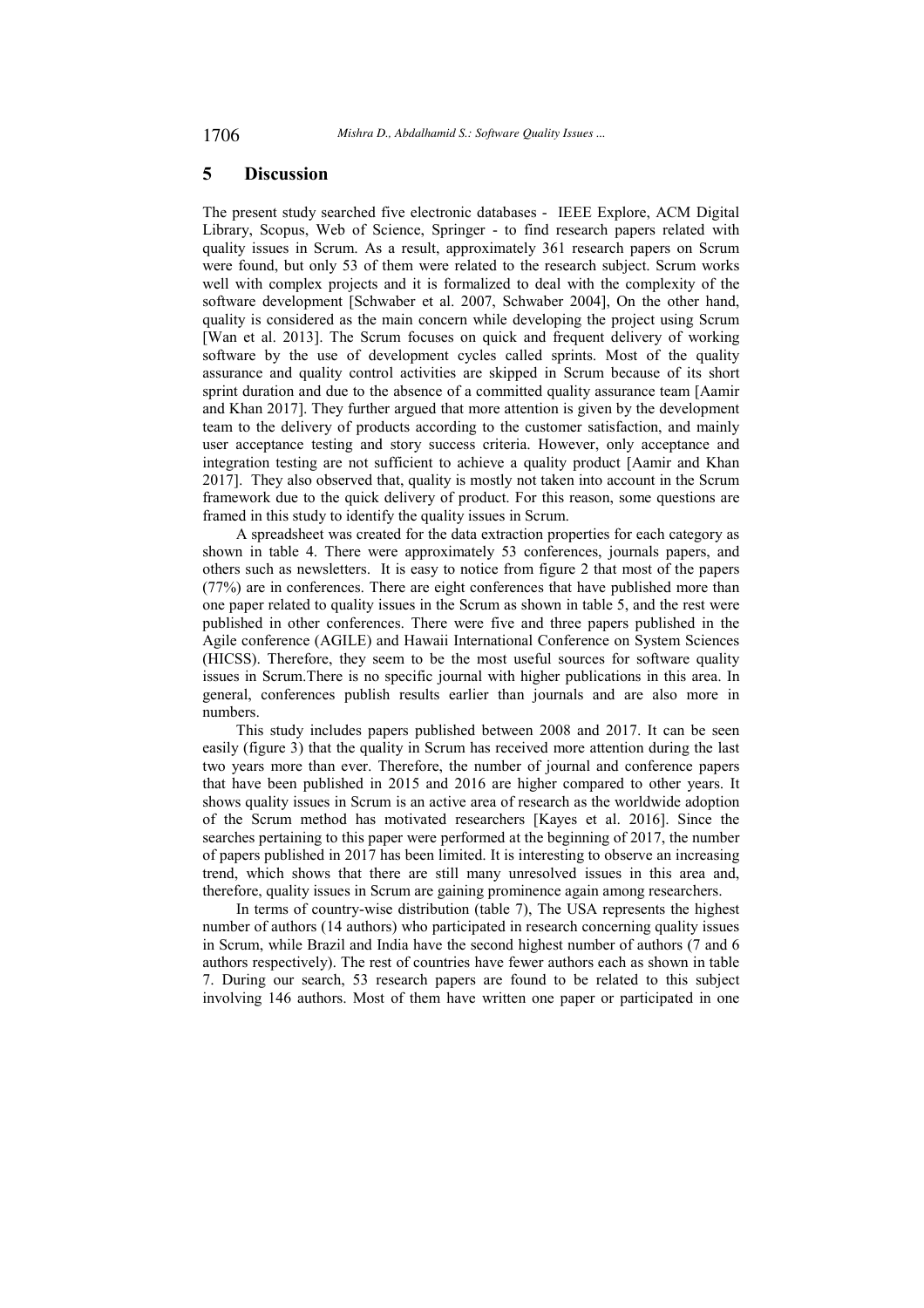paper. However, seven authors have written two papers each as shown in table 8. Still, there is one researcher with a long-term focus in this area. Although new researchers bring novel perspective to a research area; however, long term researchers have more opportunity to take the work forward in much detail and refine their results considering different constraints and limitations. Therefore, it is critical for highquality research in any area that number of researchers with a long-term focus should be more compared to researchers with a short-term focus.

Most of the research papers results are based on professional projects (92.5%), whereas there are few articles involving student/simple projects  $(7.5\%)$ . It shows that most of the studies' results can be considered credible because the results based on professional projects are more likely to be valid as they provide more realistic constraints than student/simple projects. Studies based on simple/student projects are required to be validated in real professional projects to find out their constraints and limitations.

In terms of the quality areas explored, the most examined field are the process quality  $(45\%)$ , followed by project-related quality issues  $(27\%)$  and product quality  $(24%)$  as shown in figure 5. After an extensive literature survey, we found that quality issues related with the Scrum process (such as process effectiveness, conformity, visibility, acceptance, testing effectiveness etc.) have received a lot of attention among researchers, whereas the quality of the product being developed using Scrum and project-related quality issues (such as team performance, collaboration, etc.) are also of interest among researchers. However, studies focusing on people-related quality issues (such as employee skills, satisfaction etc.) are scarce. This is interesting considering that agile methods rely more on people than process and, therefore, it is important to explore people-related issues. Ahmed et al. [2010] also found various attributes, such as active stakeholder participation, self-organizing teams, team size, etc. to have an impact both on productivity and quality of the finished product.

A wide range of quality attributes are explored in various studies to explore these areas such as process, people, project, and product as shown in table 9. The use of quality metrics is important to measure and control the quality of a software. Around 65% of the studies used metrics to measure different quality attributes, whereas the rest did not employ or specify the metrics used. Variety of software metrics have been used in the published articles as shown in table 10.

Aamir et al. [2017] observed that in most organizations, quality is not taken into account in the Scrum framework due to the quick delivery of sprints. They state that in Scrum, the quality control process starts when a sprint begins and the test cases are designed based on user stories included in that sprint. Thereafter, quality assessment is done on the basis of the frequency of leftover bugs. The best way to ensure quality in a project that has been developed using the Scrum method is to ensure that adequate software quality assurance measures should be applied. Additionally, following recommendations should be taken into consideration while devising the quality control procedures [Harvie and Agah 2016]:

- Scrum teams (especially team leaders) should compel acquiescence to standards, in spite of time pressures and strict due dates.
- It appears that the exercise of working with the customer to test the final products as a quality assurance mechanism benefits all. This practice is promoted and should be maintained.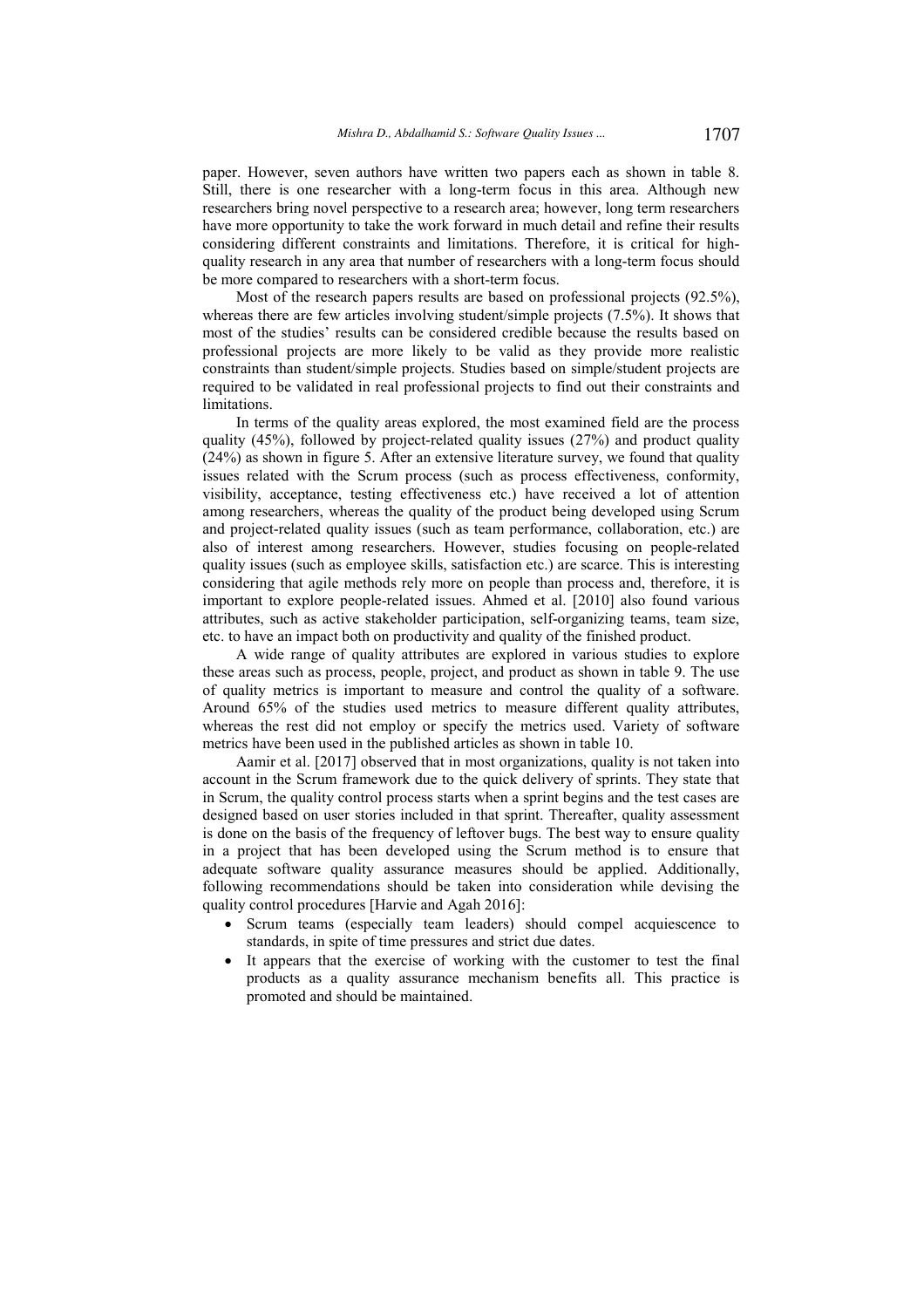- Code reviews must be upheld, and companies should invest resources into assets as well as steadily involve the developers.
- Project software owners, project managers, team leaders and business analysts ought to routinely meet with the client to check the necessities preceding the execution stage. Dynamic stakeholder contributions can also limit advancement expenses and time [Koka 2015].

### 6 Conclusion

Scrum is an agile project management framework lightweight with a wide application to manage and control iterative and incremental software projects. As Scrum is currently the most popular agile paradigm used in complex software development, it is important to seek for quality issues in it. Articles were searched in major electronic databases, and the search string returned 403 studies, but after more examination by looking for the title, abstract and conclusion, 53 papers were found related to quality issues in Scrum. However, nine research questions were identified and investigated further in detailed manner using 53 research papers.

In terms of the number of researchers who have a long-term interest in quality in Scrum, there were 146 authors, most of whom have written one paper, while seven authors have written two papers. There are around eight conferences that have published more than one paper in this area and, therefore, seem to be the most useful sources for software quality issues in Scrum. There is no specific journal with higher publications in this area. In our opinion, quality issues in Scrum in the coming years will be an active topic of research because Scrum is widely used among agile methods. In addition, the process quality followed by project-related quality issues and product quality present the higher percentage of sub-areas explored concerning quality and approximately 65% of the studies mentioned the use of one or metrics to measure different quality attributes. Process quality issues such as process effectiveness, conformity, visibility, acceptance, testing effectiveness etc. have received a lot of attention among researchers whereas product quality and projectrelated quality issues such as team performance, collaboration, etc. are also of interest among researchers. However, studies focusing on people-related quality issues such as employee skills, satisfaction etc. are scarce. As Agile methods focus more on people and their interaction for the success of the project, therefore it is important to explore this area further.

During the search process five electronic databases were used, which are: IEEE Explore, ACM Digital Library, Scopus, Web of Science and Springer Link, however, there are many other electronic databases which may also include some papers in this field. There are some limitations in the systematic mapping and experimental studies that can restrict the results of this study. For this reason, both internal and external validity threats are discussed. The internal validity matters are fundamentally in the papers' chosen procedure. Especially, the issue related to the possibility of missing relevant papers. To ensure a thorough repository for our research, we searched the well-known academic databases, including IEEE Explore, ACM Digital Library, etc. We also tried to use different combinations of the topic of interest and their synonyms related to Scrum, or quality issues in Scrum. External validity is related to what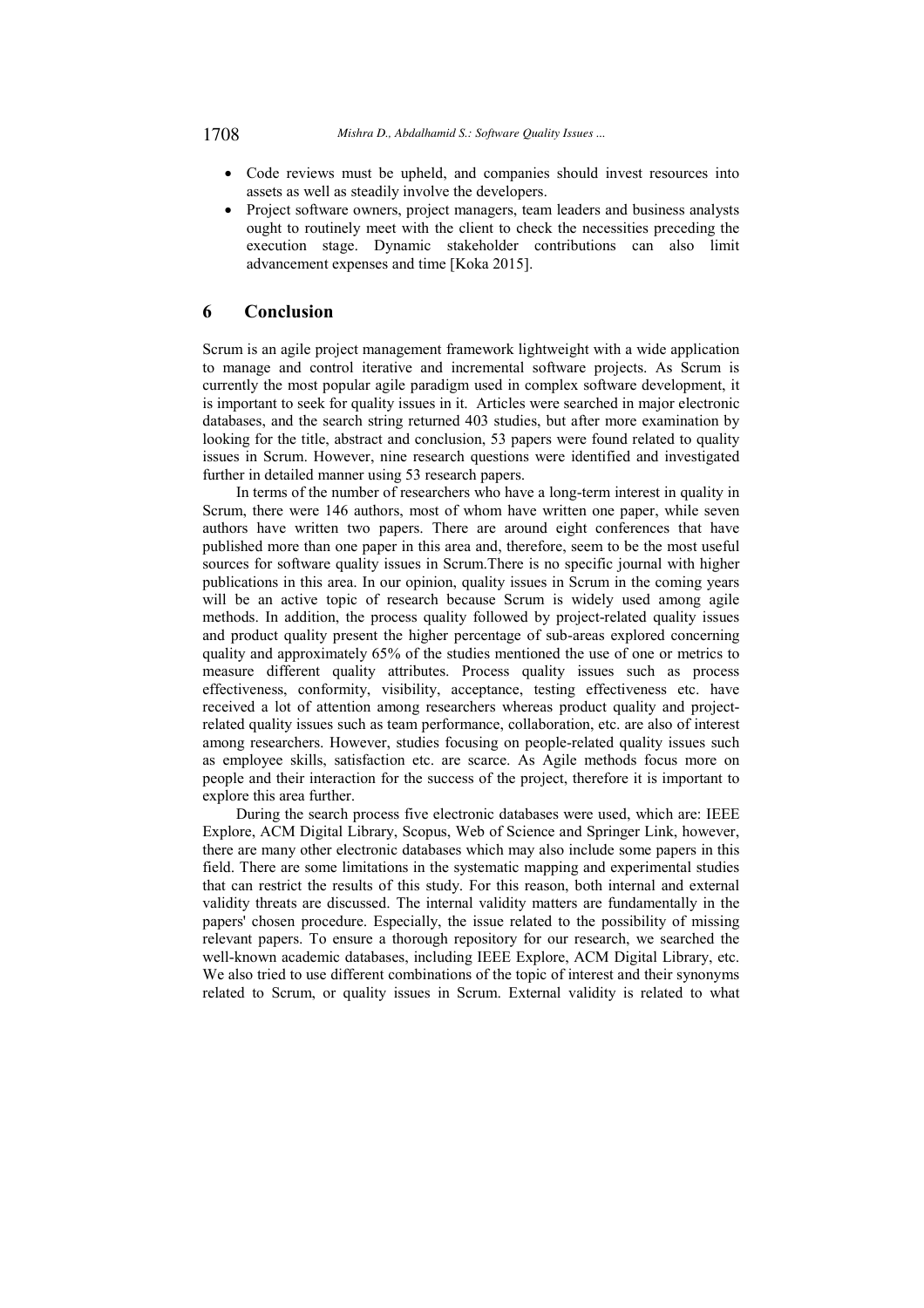degree the results of the SM study can be applicable. The research papers selection process only included those papers written in English language, while those written in different languages, were rejected. One potential problem may be that the papers incorporated into this systematic mapping will not be able to illustrate all the important works related to Scrum quality issues, whereas other risk may originate from the keywords that were used, the databases that were chosen and the inclusion/rejection criteria. We pursued a comprehensive search procedure to ensure that all relevant research papers are included in the present study.

In terms of future work, the use of a combination of the Scrum with other methods during software development is required. As a result, Scrum can be used with other agile methods such the XP or DSDM. In addition, it can be used with the traditional software development methods. It would be interesting and further research needs to be done to know how the quality can be ensured in such scenarios.

# **References**

[Aamir and Khan 2017] Aamir, M., Khan, M.N.A.: Incorporating quality control activities in Scrum in relation to the concept of test backlog, Sādhanā (2017), 42(7), 1051-1061.

[Abbas et al. 2010] Abbas, N., Gravell, A.M., Wills, G.B.: The Impact of Organization, Project and Governance Variables on Software Quality and Project Success, 2010 Agile Conference, Orlando, FL (2010), 77-86.

[Ahmed et al. 2010] Ahmed, A., Ahmad, S., Ehsan, N., Mirza, E., Sarwar, S.Z.: Agile Software Development: Impact on Productivity and Quality, 2010 IEEE International Conference on Management of Innovation & Technology, Singapore (2010), 287-291.

[Ashraf et al. 2012] Ashraf, M., Shamail, S., Rana, Z.: Agile Model Adaptation for E-Learning Students' Final-Year Project. Proceedings of IEEE International Conference on Teaching, Assessment, and Learning for Engineering (TALE) 2012, Hong Kong (2012), T1C-18-T1C-21.

[Bhasin 2012] Bhasin, S.: Quality Assurance in Agile: A Study towards Achieving Excellence, 2012 Agile India, Bengaluru (2012), 64-67.

[Catal and Mishra 2013] Catal, C., Mishra D.: Test case prioritization: a systematic mapping study, Software Quality Journal (2013), 21(3), 445-478.

[Chan 2013] Chan, K.: Agile adoption statistics 2012 (2013), Available at http://www.onedesk.com/2013/05/agile-adoption-statistics-2012/

[cPrime 2013] cPrime: SCRUM & AGILE Everything You Need To Know, (2013), available at https://www.cprime.com/wp-content/uploads/woocommerce uploads/2013/05/Scrum-and-Agile-Everything-you-need-to-know.pdf (Accessed on 28.03.2016).

[Cugola and Ghezzi 1998] Cugola, G., Ghezzi, C.: Software processes: a retrospective and a path to the future, 5th International Conference on Software Process, Lisle, IL (1998), 14-17 June 1998, available at http://home.deib.polimi.it/cugola/Papers/SPIP-final.pdf

[Dikert et al. 2016] Dikert, K., Paasivaara, M., Lassenius, C.: Challenges and success factors for large-scale agile transformations. Journal of Systems and Software (2016), 119(C) (September 2016), 87-108.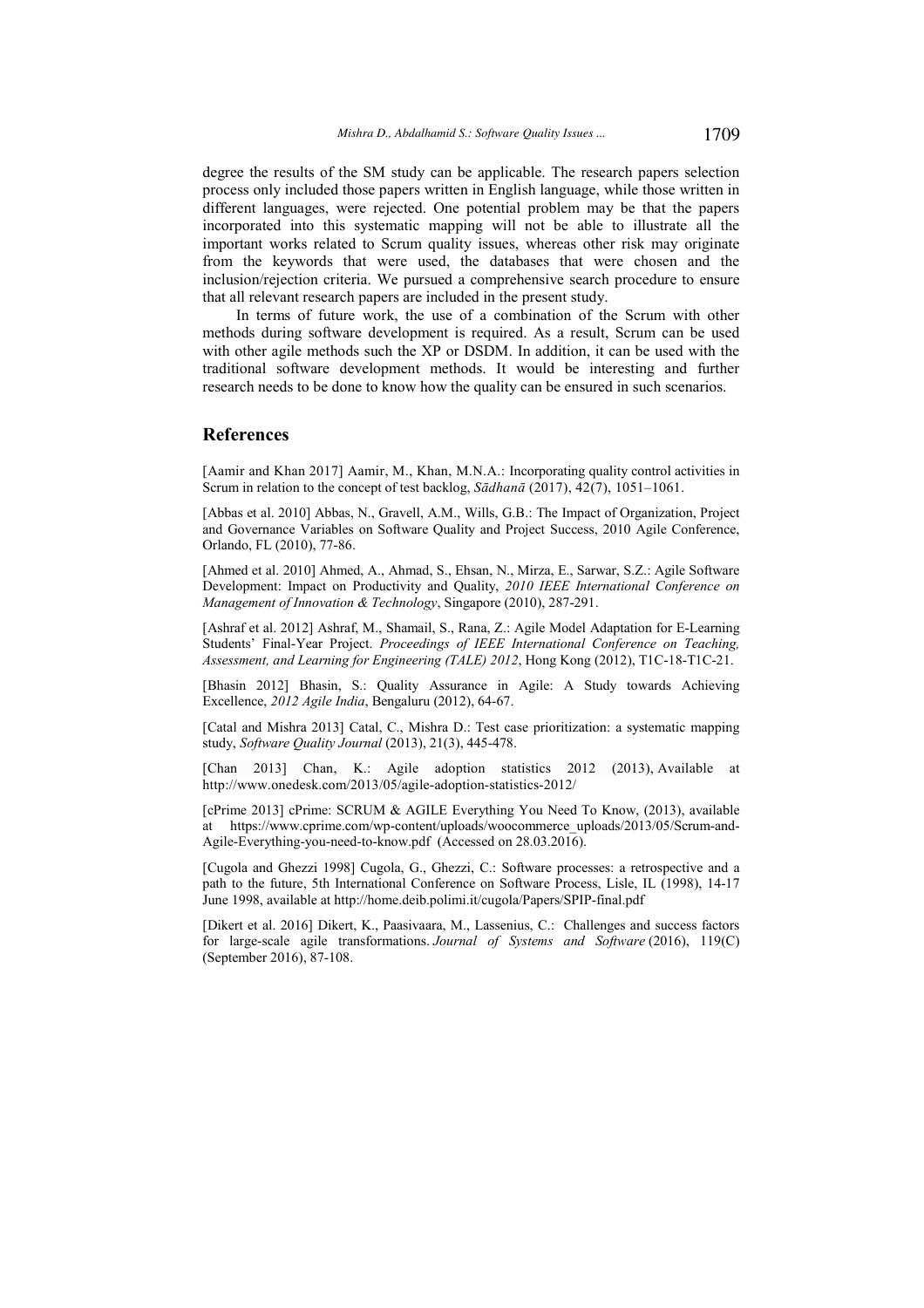[Dingsøyr and Lassenius 2016] Dingsøyr, T., Lassenius, C.: Emerging themes in agile software development: Introduction to the special section on continuous value delivery, Information and Software Technology (2016), 77 (September 2016), 56-60.

[Fuggetta 2000] Fuggetta, A.: Software process: a roadmap, In: Proceedings of the conference on the future of software engineering, ACM (2000), 25–34.

[Harvie and Agah 2016] Harvie, D.P., Agah, A.: Targeted Scrum: Applying Mission Command to Agile Software Development, in IEEE Transactions on Software Engineering (2016), 42(5), 476-489.

[Hasija 2012] Hasija P.: My Experience as a OA in Scrum, available at https://www.infoq.com/articles/experience-qa-Scrum (accessed on 20/02/2017).

[Hewlett-Packard 2011] Hewlett-Packard Development Company: "The Impact of Agile Development Processes on Quality Assurance", available at http://www.qcagileaccelerator.com/PDFs/Whitepapers/ImpactofAgileDev.pdf (accessed Oct 2,

 $2016$ 

[Hong et al. 2010] Hong, N., Yoo, J., Cha, S.: Customization of Scrum Methodology for Outsourced E-commerce Projects, 2010 Asia Pacific Software Engineering Conference, Sydney, NSW (2010), 310-315.

[Jeldi and Chavali 2013] Jeldi, N., Chavali, V.: Software Development Using Agile Methodology Using Scrum Framework, International Journal of Scientific and Research Publications (2013), 3(4), 1-3.

[Jeon 2011] Jeon, S., Han, M., Lee, E., Lee, K.: Quality Attribute Driven Agile Development, 2011 Ninth International Conference on Software Engineering Research, Management and Applications, Baltimore, MD (2011), 203-210.

[Kaves et al. 2016] Kaves, I., Sarker, M. & Chakareski, J.; Product backlog rating; a case study on measuring test quality in Scrum, Innovations in Systems and Software Engineering (2016), 12(4), 303-317.

[Kitchenham 2009] Kitchenham, B., Brereton, O. P., Budgen, D., Turner, M., Bailey, J., Linkman, S.: Systematic literature reviews in software engineering: A systematic literature review. Information and Software Technology (2009), 51(1), 7–15.

[Kitchenham and Charters 2007] Kitchenham, B. A., Charters, S.: Guidelines for performing systematic literature reviews in software engineering. Technical report EBSE-2007-01 (2007), available at

http://citeseerx.ist.psu.edu/viewdoc/download;jsessionid=D87D1E54B5C2CDAF36A7365FCD 31210C?doi=10.1.1.117.471&rep=rep1&type=pdf

[Kitchenham and Pfleeger 1996] Kitchenham, B., Pfleeger, S.L.: Software quality: the elusive target, IEEE Software (1996), 13(1), 12-21.

[Koka 2015] Koka, A.: Software Quality Assurance in Scrum Projects: a case study of development processes among Scrum teams in South Africa, available at http://digitalknowledge.cput.ac.za/jspui/bitstream/11189/3194/1/213304376 Koka A MTech IT FID 2015.pdf

[Lee 2012] Lee R.C.: The Success Factors of Running Scrum: A Qualitative Perspective, Journal of Software Engineering and Applications (2012), 5(6), 367-374.

[Li et al. 2010] Li, J., Moe, N.B., Dybå, T.: Transition from a plan-driven process to Scrum: A longitudinal case study on software quality, Proc. ACM/IEEE Int. Symp. Empirical Softw. Eng. Meas., Bolzano/Bozen, Italy (2010), 13:1-13:10.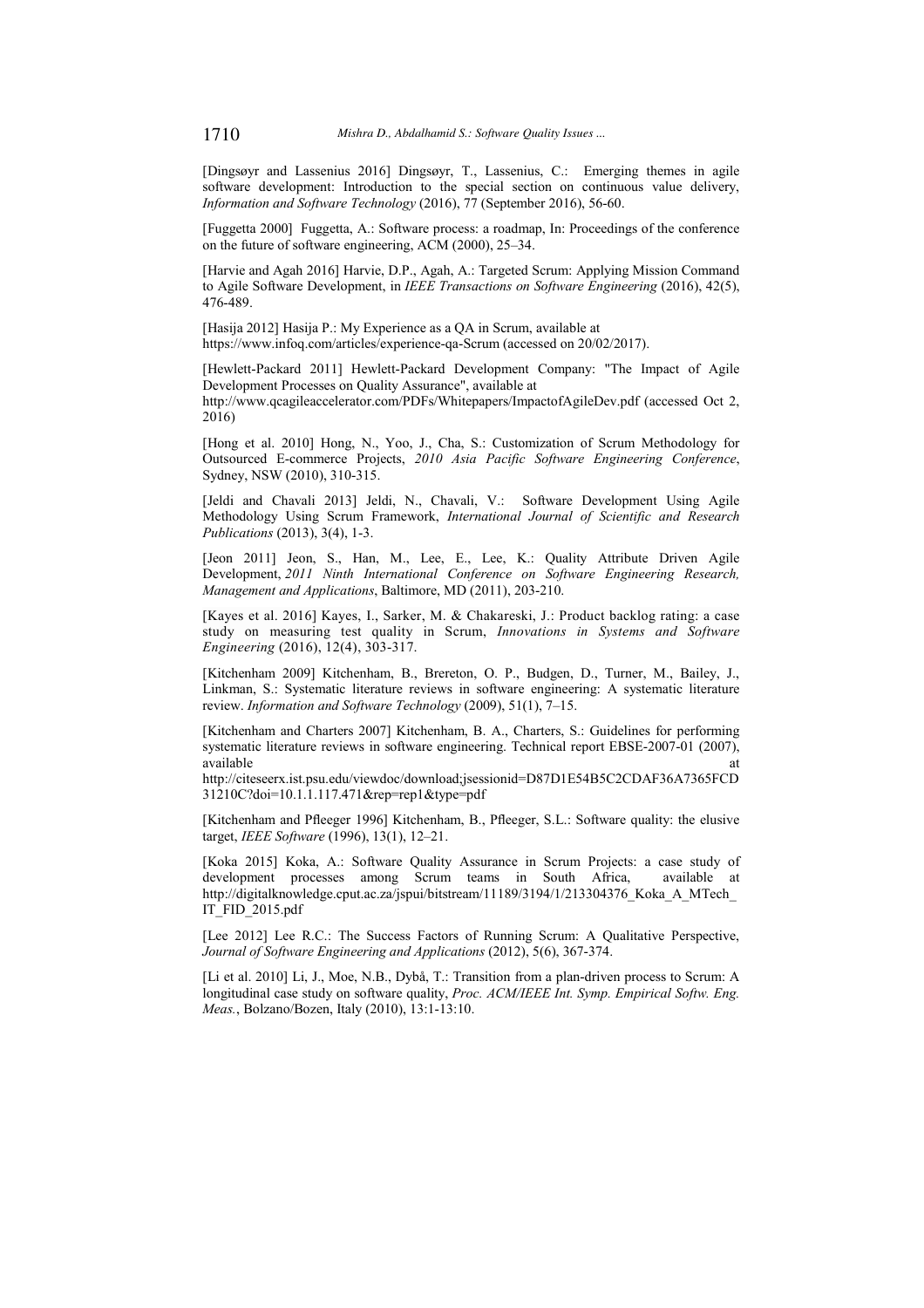[Lin et al. 2014] Lin, J., Yu, H., Shen, Z., Miao, C.: Using Goal Net to Model User Stories in Agile Software Development, International Conference: Software Engineering, Artificial Intelligence, Networking, and Parallel/Distributed Computing (SNPD), June 30-July 2, Las Vegas, USA (2014).

[Lindvall 2004] Lindvall, M., Muthig, D., Dagnino, A., Wallin, C., Stupperich, M., Kiefer, V., May, V., Kahkonen, V.: Agile software development in large organizations, Computer (2004),  $37(12)$ , 26-34.

[Lopes and Junior 2017] Lopes S.V.F., Junior, P.T.A.: Architectural Design Group Decision-Making in Agile Projects, 2017 IEEE International Conference on Software Architecture Workshops (ICSAW), Gothenburg (2017), 210-215.

[Luz et al. 2009] Luz, M., Gazineu, D., Teófilo, M.: Challenges of Adopting Scrum for Distributed Teams in Home Office Environments, World Academy of Science, Engineering and Technology (2009), 59, 308-311.

[Mahalakshmi and Sundararajan 2013] Mahalakshmi, M., Sundararajan M.: Traditional SDLC Vs Scrum Methodology - A Comparative Study, International Journal of Emerging Technology and Advanced Engineering (2013), 3(6), 192-196.

[Mishra et al. 2017] Mishra, A., Garbajosa, J., Wang, X., Bosch, J., Abrahamsson P.: Future directions in Agile research: Alignment and divergence between research and practice, Journal of Software: Evolution and Process (2017), 29 (6), 1-4.

[Mishra and Mishra 2011] Mishra, A., Mishra D.: A curriculum for agile software development methodologies, ACM SIGSOFT Software Engineering Notes (2011), 36 (3), 1-2.

[Mishra and Mishra 2010] Mishra, D., Mishra A.: Managing requirements in market-driven software project: Agile methods view, Tehnički vjesnik (2010), 17 (2), 223-229.

[Mnkandla and Dwolatzky 2006] Mnkandla, E., Dwolatzky, B.; Defining Agile Software Quality Assurance. Proceedings of the International Conference on Software Engineering Advances (ICSEA'06), IEEE Computer Society (2006).

[Permana et al. 2015] Permana, P., Bali, S.S., Bali, D.: Scrum Method Implementation in a Software Development Project Management, International Journal of Advanced Computer Science and Applications, 6(9).

[Pinto et al. 2009] Pinto, L., Rosa, R., Pacheco, C., Xavier, C., Barreto, R., Lucena, V., Caxias, M., Maurçcio, C.: On the Use of Scrum for the Management of Practical Projects in Graduate Courses, 39th IEEE Frontiers in Education Conference, San Antonio, TX (2009), 1-6.

[Prowareness 2009] Prowareness: Agile Metrics, Let the Numbers tell the Tale, Concordia University  $(2009),$ available <sub>at</sub> www.Scrum.nl/media/Agile Metrics/\$FILE/whitepaper agile metrics.pdf.

[Schwaber et al. 2007] Schwaber, C., Leganza, G., D'Silva, D.: The truth about agile processes (2007). available at http://www.rallydev.com/sites/default/files/The\_Truth\_About\_Agile\_ Processes\_Forrester\_white\_paper.pdf

[Schwaber 2004] Schwaber, K.: Agile project management with Scrum". O'Reilly Media, Inc, Sebastopol, (2004).

[Serrador and Pinto 2015] Serrador, P., Pinto, J.: Does Agile work? — A quantitative analysis of agile project success, International Journal of Project Management (2015), 33, 1040-1051.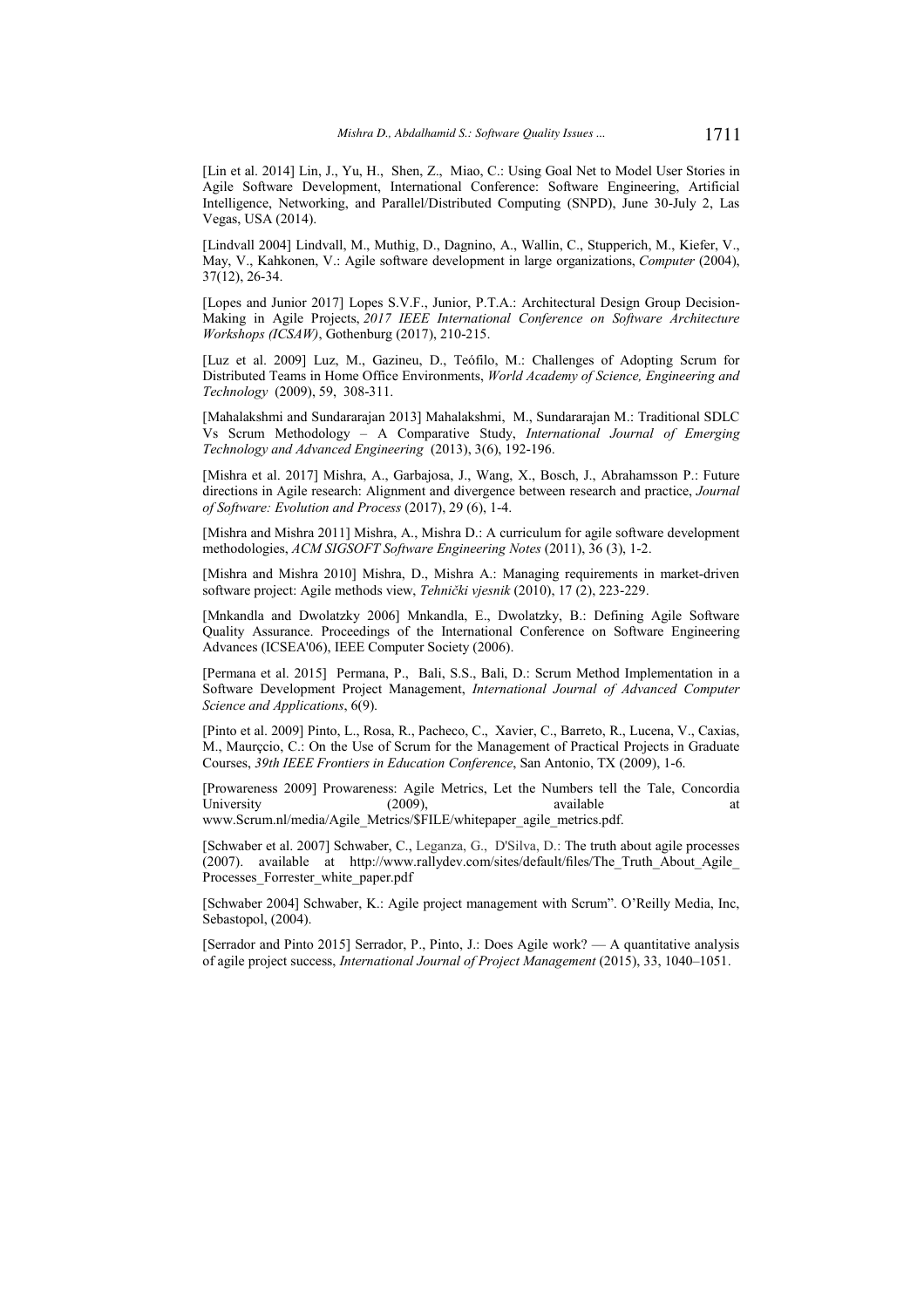[Sutherland et al. 2007] Sutherland, J., Jakobsen, C., Johnson K.: Scrum and CMMI Level 5: The Magic Potion for CodeWarriors, Agile 2007 (AGILE 2007), Washington, DC (2007), 272-2.78.

[Timperi 2004] Timperi, O.P.: An Overview of Quality Assurance Practices in Agile Methodologies, T-76.650 SEMINAR IN SOFTWARE ENGINEERING (SPRING 2004) available

http://citeseerx.ist.psu.edu/viewdoc/download?doi=10.1.1.601.7862&rep=rep1&type=pdf

[Ullah and Zaidi 2009] Ullah, M., Zaidi, W.: Assurance Activities in Agile - Philosophy to Practice. Master's thesis. School of Computing. Blekinge Institute of Technology (2009).

[Version one 2016] Version one: The 10<sup>th</sup> Annual State of Agile Report (2016), available at https://versionone.com/pdf/VersionOne-10th-Annual-State-of-Agile-Report.pdf

[Vijayasarathy and Turk 2008] Vijayasarathy, L.R., Turk, D.: Agile software development: A survey of early adopters, Journal of Information Technology Management (2008), 19(2), 1-8.

[Wan et al. 2013] Wan, J., Zhu, Y., Zeng, M.: Case Study on Critical Success Factors of Running Scrum, Journal of Software Engineering and Applications (2013), 6(2), 59-64.

[Weitzel et al. 2014] Weitzel, B., Rost, D., Scheffe, M.: Sustaining Agility through Architecture. 2014 IEEE/IFIP Conference on Software Architecture, Sydney, NSW (2014), 53-56.

[Zhao et al. 2014] Zhao, X., Xuan, X., Wang, A., Liu, D., Zheng, L.: Software Quality Control via Exit Criteria Methodology: An Industrial Experience Report. Software Engineering Conference (APSEC), 21st Asia-Pacific, Jeju, South Korea (2014), 23-26.

# Appendix

[Sd1] Guang-Yong, H.: "Study and Practice of Import Scrum Agile Software Development," in Proceedings of the 3rd International IEEE Conference on Communication Software and Networks (ICCSN), Xi'an China (2011), 217-220.

[Sd2] Ashraf, M.A., Shamail, S., Rana, Z.: "Agile model adaptation for e-learning students' final-year project," in IEEE International Conference on Teaching, Assessment and Learning for Engineering (TALE), Hong Kong (2012), T1C-18-T1C-21.

[Sd3] Braz, A., Rubira, C.M.F., Vieira, M.: "Development of Complex Software with Agile Method." In Agile Conference (AGILE), Washington, DC (2015), 97-101.

[Sd4] Sutherland, J., Jakobsen, C., Johnson, K.: Scrum and CMMI level 5: The magic potion for code warriors. In Agile Conference (AGILE), Washington, DC (2007), 272-278.

[Sd5] Mattei, A.L.P. et al..., 2015. Nanosatellite event simulator development using Scrum agile method and safety-critical application development environment. In: 2015 12th International Conference on Information Technology-New Generations (ITNG), Las Vegas, NV (2015), 101-106.

[Sd6] Harvie, D.P., Agah, A.: Targeted Scrum: Applying mission command to agile software development. IEEE Transactions on Software Engineering (2016), 42(5), 476-489.

[Sd7] Piri, A., Niinimäki, T.: Does distribution make any difference? Quantitative comparison of collocated and globally distributed projects. Sixth IEEE International Conference on Global Software Engineering Workshops, Helsinki, Finland (2011), 24-30.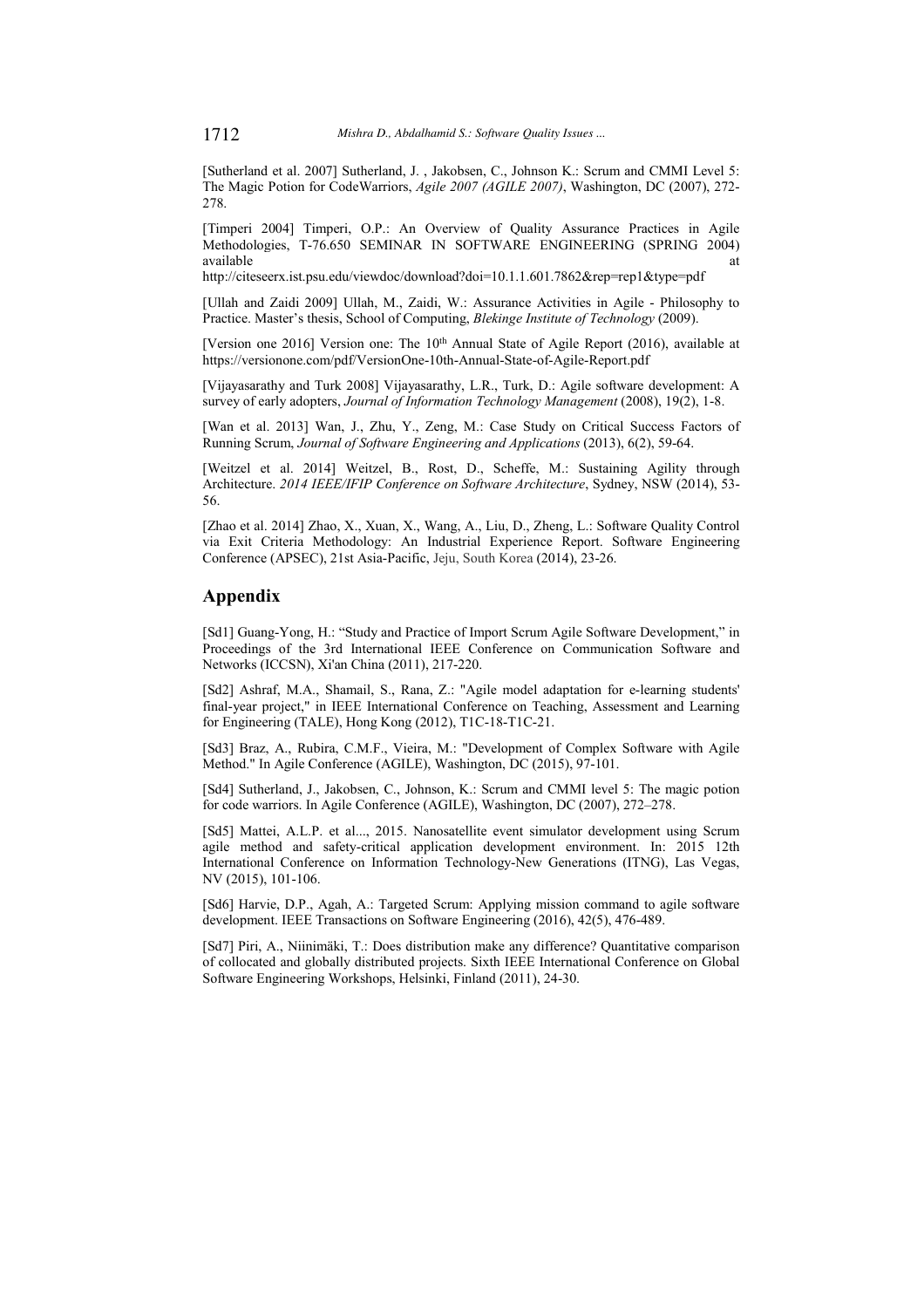[Sd8] Weitzel, B., Rost, D., Scheffe, M.: Sustaining Agility through Architecture: Experiences from a Joint Research and Development Laboratory. 2014 IEEE/IFIP Conference on Software Architecture, Sydney, NSW (2014), 53-56.

[Sd9] Machado, J.B., Isotani, S., Barbosa, A., Bandeire, J., Alcantara, W., Bittencourt, I.: "OntoSoft Process: Towards an Agile Process for Ontology-Based Software," 2016 49th Hawaii International Conference on System Sciences (HICSS), Koloa, HI, USA (2016), 5813-5822.

[Sd10] Nayoung, H.: Customization of Scrum methodology for outsourced Ecommerce projects, in: Y. Junbeom, C. Sungdeok (Eds.), Asia Pacific Software Engineering Conference, IEEE, Sydney, Australia  $(2010)$ ,  $310-315$ .

[Sd11] Sutherland, J., Schoonheim, G., Rijk, M.: Fully distributed Scrum: replicating local productivity and quality with offshore teams. In: Proceedings of the 42nd Hawaii International Conference on System Sciences (HICSS '09). IEEE, Big Island, HIUSA (2009), 1-8.

[Sd12] Farid, W.M., Mitropoulos, F.J.: NORPLAN: Non-functional Requirements Planning for agile processes. In 2013 Proceedings of IEEE Southeastcon, Jacksonville, FL (2013), 1-8.

[Sd13] Domah, D., Mitropoulos, F.J.: The NERV methodology: A lightweight process for addressing non-functional requirements in agile software development. In SoutheastCon 2015 IEEE, Fort Lauderdale, FL (2015), 1-7.

[Sd14] Khalane, T., Tanner, M.: Software quality assurance in Scrum: The need for concrete guidance on SOA strategies in meeting user expectations. In 2013 International Conference on Adaptive Science and Technology (ICAST), Pretoria (2013), 1-6.

[Sd15] Sultana, S., Motla, Y. H., Asghar, S., Jamal, M., Azad, R.: A hybrid model by integrating agile practices for Pakistani software industry. In 2014 International Conference on Electronics. Communications and Computers (CONIELECOMP), Cholula (2014), 256-262.

[Sd16] Zhang, Y., Patel, S.: Agile model-driven development in practice. IEEE software  $(2011), 28(2), 84-91.$ 

[Sd17] Williams, L., Brown, G., Meltzer, A., Nagappan, N.: Scrum+ engineering practices: Experiences of three Microsoft teams. In 2011 International Symposium on Empirical Software Engineering and Measurement (ESEM), Banff, AB (2011), 463-471.

[Sd18] Green, P.: Measuring the impact of Scrum on product development at adobe systems. In System Sciences (HICSS), 2011 44th Hawaii International Conference on. IEEE. Kauai, HI  $(2011)$ , 1-10.

[Sd19] Lin, J., Yu, H., Shen, Z., Miao, C.: Using goal net to model user stories in agile software development. In Software Engineering, Artificial Intelligence, Networking and Parallel/Distributed Computing (SNPD), 15th IEEE/ACIS International Conference on, Las Vegas, USA (2014). 1-6.

[Sd20] Kayes, I.: Agile testing: introducing PRAT as a metric of testing quality in Scrum.  $ACM$  $SIGSOFT$  Software Engineering Notes (2011), 36(2), 1-5.

[Sd21] Asghar, A.R., Bhatti, S.N., Tabassum, A., Sultan, Z., Abbas, R.: Role of requirements elicitation & prioritization to optimize quality in Scrum agile development. International Journal of Advanced Computer Science and Applications (IJACSA), 7(12), 300-306.

[Sd22] Oliveira, J., Vinhas, M., da Costa, F., Nogueira, M., Ribeiro, P., Machado, R.J.: Is Scrum Useful to Mitigate Project's Risks in Real Business Contexts?. In International Conference on Computational Science and Its Applications, Springer, Cham., (2016), 422-437.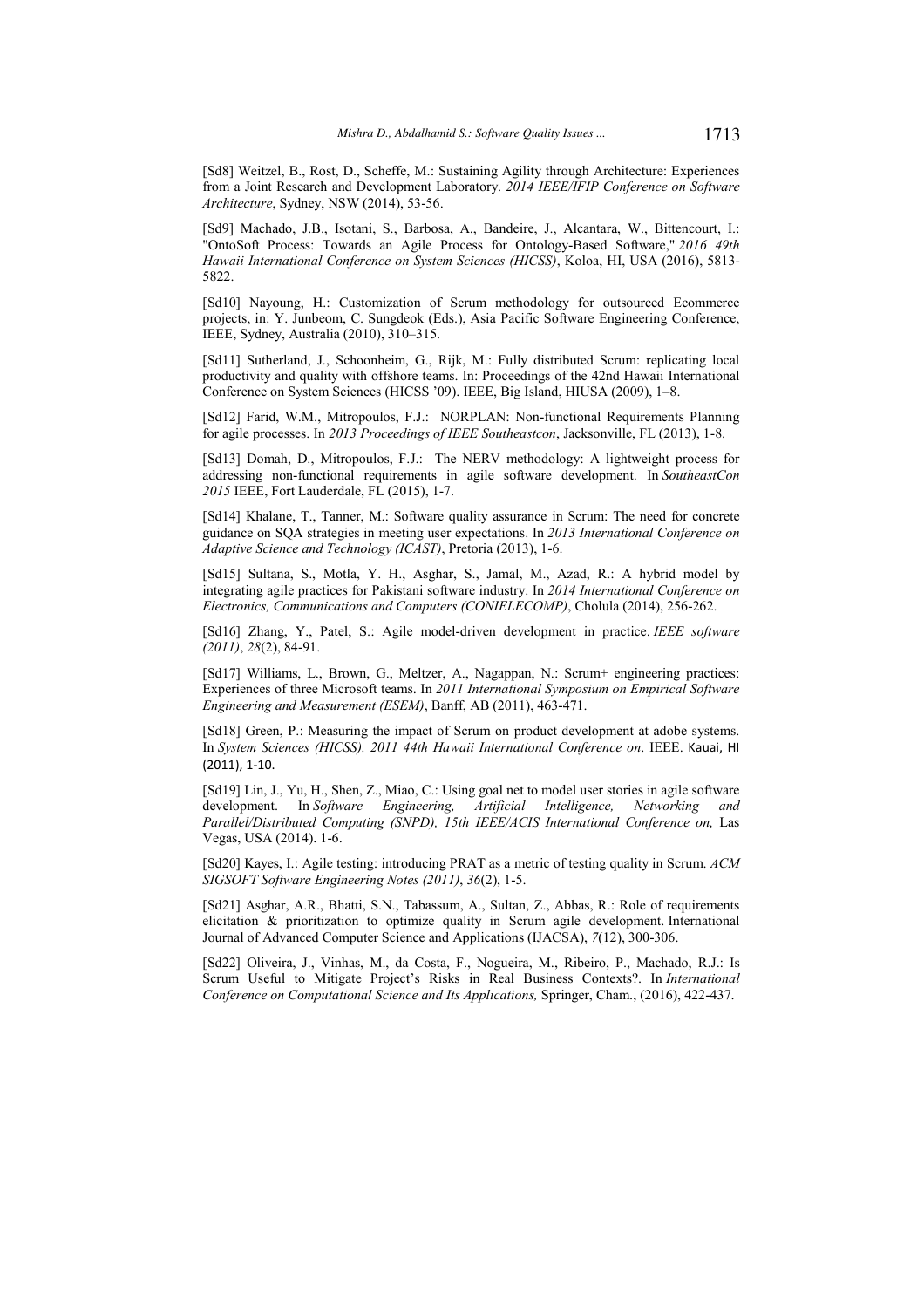[Sd23] Colomo-Palacios, R., González-Carrasco, I., López-Cuadrado, J.L., García-Crespo, Á.: ReSySTER: A hybrid recommender system for Scrum team roles based on fuzzy and rough sets. International Journal of Applied Mathematics and Computer Science (2012), 22(4), 801-816.

[Sd24] Samios, H.P.: Overcoming Traditional Project Release Reporting with an Agile Approach Focused on Change. In Agile Conference (AGILE), IEEE (2012), 131-135.

[Sd25] Eckhart, M., Feiner, J.: How Scrum Tools May Change Your Agile Software Development Approach. In International Conference on Software Quality Springer, Cham. (2016, January), 17-36.

[Sd26] Jakobsen, C. R., Johnson, K. A.: Mature Agile with a twist of CMMI. In Agile, 2008. AGILE'08. Conference, IEEE (2008, August), 212-217.

[Sd27] Välimäki, A., Kääriäinen, J.: Patterns for distributed Scrum—a case study. In Enterprise interoperability III, Springer, London (2008), 85-97.

[Sd28] Kayes, I., Sarker, M., Chakareski, J.: Product backlog rating: a case study on measuring test quality in Scrum. Innovations in Systems and Software Engineering (2016), 12(4), 303-317.

[Sd29] Jha, M.M., Vilardell, R.M.F., Narayan, J.: Scaling Agile Scrum Software Development: Providing Agility and Quality to Platform Development by Reducing Time to Market. 2016 IEEE 11th International Conference on Global Software Engineering (ICGSE), Irvine, CA  $(2016), 84-88.$ 

[Sd30] Khalane, T., Tanner, M.: Software quality assurance in Scrum: The need for concrete guidance on SOA strategies in meeting user expectations. 2013 International Conference on Adaptive Science and Technology, Pretoria (2013), 1-6.

[Sd31] Ramirez-Noriega, A., Juarez-Ramirez, R., Navarro, R., Lopez-Martinez, J.: Using Bayesian Networks to Obtain the Task's Parameters for Schedule Planning in Scrum. 2016 4th International Conference in Software Engineering Research and Innovation (CONISOFT), Puebla (2016), 167-174.

[Sd32] Alsalemi, A.M., Yeoh, E.T.: A survey on product backlog change management and requirement traceability in agile (Scrum). 2015 9th Malaysian Software Engineering Conference (MySEC), Kuala Lumpur (2015), 189-194.

[Sd33] Thirunadana Sikamani, K., Dharmapal, S.R.: Using Key Six Sigma and Lean Metrics on Agile Scrum Methodology for Performance Improvement. International Journal of Applied Engineering Research (2016), 11(6), 4576-4578.

[Sd34] Mundra, A., Misra, S., Dhawale, C.A.: Practical Scrum-Scrum team: Way to produce successful and quality software. 2013 13th International Conference on Computational Science and Its Applications, Ho Chi Minh City (2013), 119-123.

[Sd35] Lei, H., Ganjeizadeh, F., Jayachandran, P. K., Ozcan, P.: A statistical analysis of the effects of Scrum and Kanban on software development projects. Robotics and Computer-Integrated Manufacturing (2017), 43(February 2017), 59-67.

[Sd36] Hanssen, G.K., Haugset, B., Stålhane, T., Myklebust, T., Kulbrandstad, I.: Quality assurance in Scrum applied to safety critical software. In International Conference on Agile Software Development (XP 2016), Edinburgh, UK (2016), Springer, 92-103.

[Sd37] Scharff, C.: Guiding global software development projects using Scrum and Agile with quality assurance. 2011 24th IEEE-CS Conference on Software Engineering Education and Training (CSEE&T), Honolulu, HI (2011), 274-283.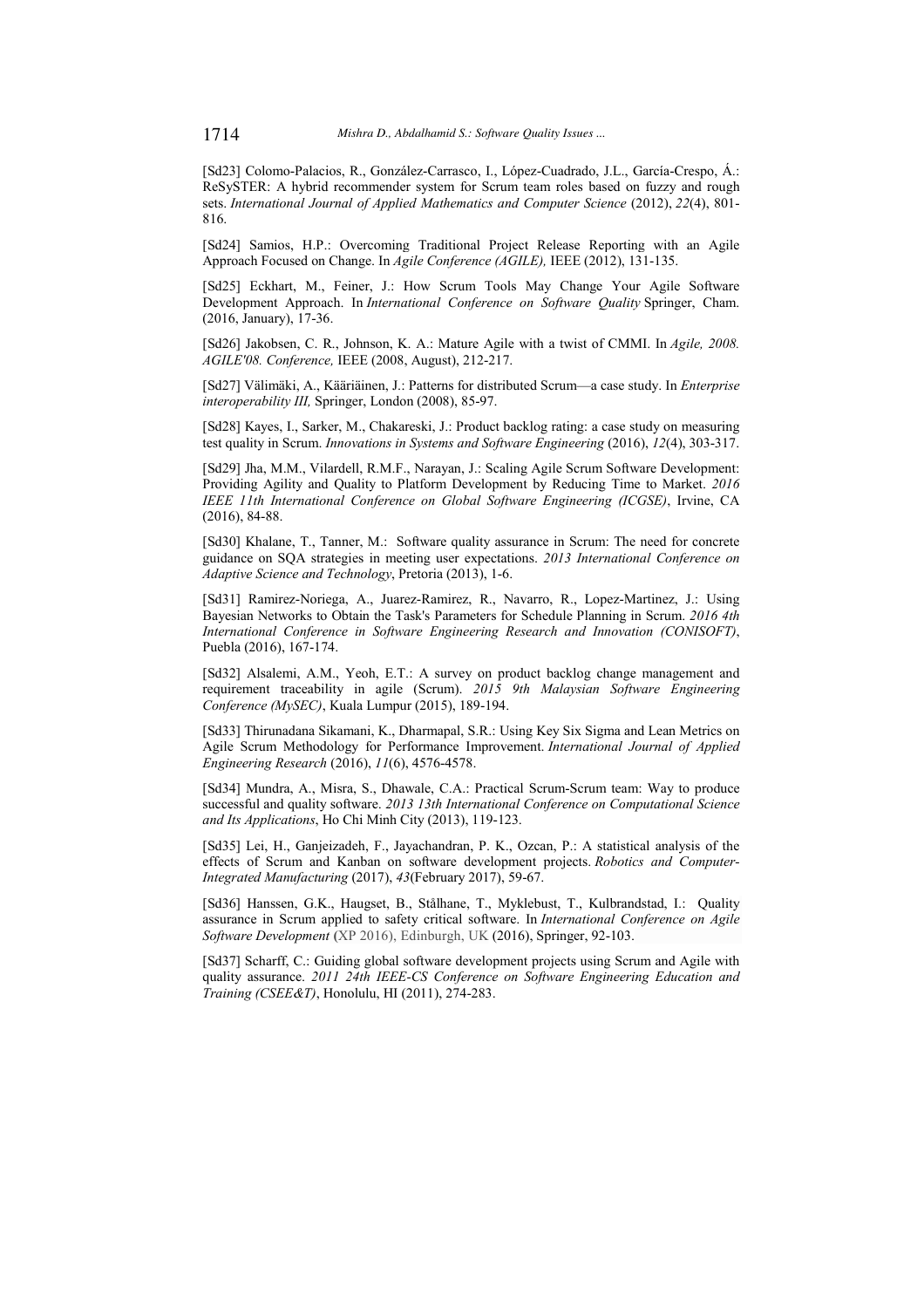[Sd38] Caballero, E., Calvo-Manzano, J.A., San Feliu, T.: Introducing Scrum in a very small enterprise: A productivity and quality analysis. In European Conference on Software Process Improvement (EuroSPI), Roskilde, Denmark (2011), Springer, Berlin, Heidelberg, 215-224.

[Sd39] Perkusich, M., Gorgônio, K. C., Almeida, H., Perkusich, A.: Assisting the continuous improvement of Scrum projects using metrics and bayesian networks. Journal of Software: Evolution and Process (2017), 29(6).

[Sd40] Olszewska, M., Ostroumov, S., Waldén, M.: Using Scrum to Develop a Formal Model-An Experience Report. In International Conference on Product-Focused Software Process Improvement (PROFES), Trondheim, Norway (2016), Springer, 621-626.

[Sd41] Maria, R. E., Rodrigues Jr, L. A., Pinto, N. A.: ScrumS: a model for safe agile development. In Proceedings of the 7th International Conference on Management of computational and collective intElligence in Digital EcoSystems, ACM, Caraguatatuba, Brazil (2015), 43-47.

[Sd42] Kautz, K., Johanson, T. H., Uldahl, A.: The perceived impact of the agile development and project management method Scrum on information systems and software development productivity. Australasian Journal of Information Systems (2014), 18(3), 303-315.

[Sd43] Oliveira, F., Goldman, A., Santos, V.: Managing technical debt in software projects using Scrum: An action research. In *Agile Conference (AGILE)*, Washington, DC (2015), IEEE, 50-59.

[Sd44] Popović, T.: Getting ISO 9001 certified for software development using Scrum and open source tools: a case study. Tehnički vjesnik (2015), 22(6), 1633-1640.

[Sd45] Bougroun, Z., Zeaaraoui, A., Bouchentouf, T.: The projection of the specific practices of the third level of CMMI model in agile methods: Scrum, XP and Kanban. 2014 Third IEEE International Colloquium in Information Science and Technology (CIST), Tetouan (2014), 174-179.

[Sd46] Maranzato, R. P., Neubert, M., Herculano, P.: Moving back to Scrum and scaling to Scrum of Scrums in less than one year. In Proceedings of the ACM international conference companion on Object oriented programming systems languages and applications companion, OOPSLA 2011, Portland, OR, USA (2011), 125-130.

[Sd47] Gupta, R.K., Manikreddy, P., Arya, K.C.: Pragmatic Scrum Transformation: Challenges, Practices & Impacts During the Journey A case study in a multi-location legacy software product development team. In Proceedings of the 10th Innovations in Software Engineering Conference, Jaipur, India (2017), 147-156.

[Sd48] Li, J., Moe, N. B., Dybå, T.: Transition from a plan-driven process to Scrum: a longitudinal case study on software quality. In Proceedings of the 2010 ACM-IEEE international symposium on empirical software engineering and measurement, Bolzano-Bozen, Italy (2010), Article 13, 10 pages.

[Sd49] Tuli, A., Hasteer, N., Sharma, M., Bansal, A.: Empirical investigation of agile software development: cloud perspective. ACM SIGSOFT Software Engineering Notes (2014), 39(4), 1-6.

[Sd50] Ktata, O., Lévesque, G.: Designing and Implementing a Measurement Program for Scrum Teams: What do agile developers really need and want? In Proceedings of the Third C<sup>\*</sup> Conference on Computer Science and Software Engineering, Montréal, Quebec, Canada (2010), 101-107.